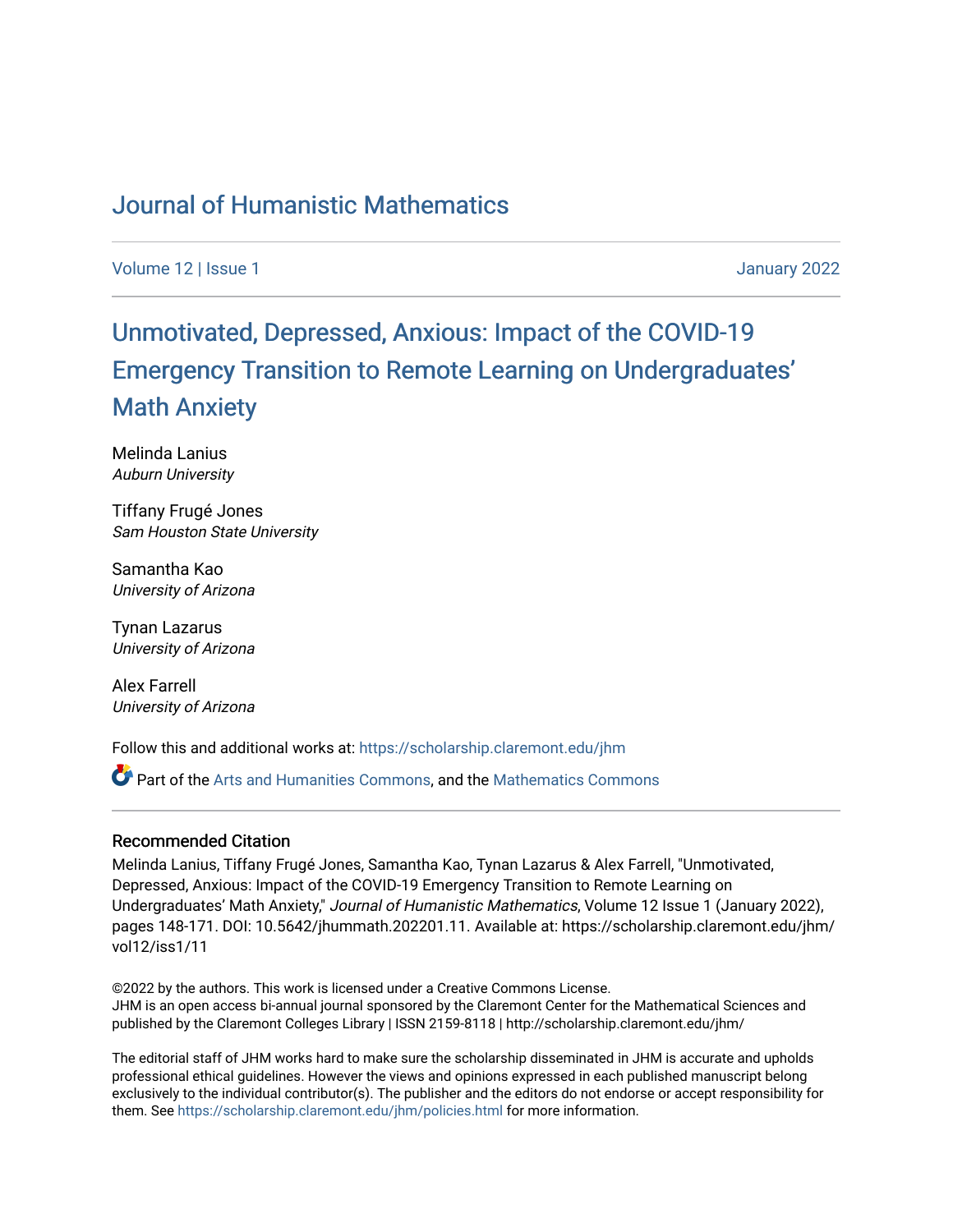## Unmotivated, Depressed, Anxious: Impact of the COVID-19 Emergency Transition to Remote Learning on Undergraduates' Math Anxiety

Melinda Lanius

Department of Mathematics & Statistics, Auburn University, Alabama, USA melinda.lanius@auburn.edu

Tiffany Frug´e Jones

Department of Mathematics & Statistics, Sam Houston State University, Texas, USA tfjones@shsu.edu

Samantha Kao

Department of Mathematics, The University of Arizona, Tucson, USA kaos@math.arizona.edu

Tynan Lazarus

Department of Mathematics, The University of Arizona, Tucson, USA tlazarus@math.arizona.edu

Alex Farrell

Department of Mathematics, The University of Arizona, Tucson, USA alexpfarrell@math.arizona.edu

#### Synopsis

In summer 2020, we invited the 6761 undergraduate students who took a Spring 2020 math course at the University of Arizona to participate in a survey, with 13% responding. We asked about their experience with the emergency transition to remote learning and measured their math anxiety before and after the transition using the well-established Abbreviated Math Anxiety Scale (AMAS). "Unmotivated, depressed, anxious" are the words one undergraduate used to de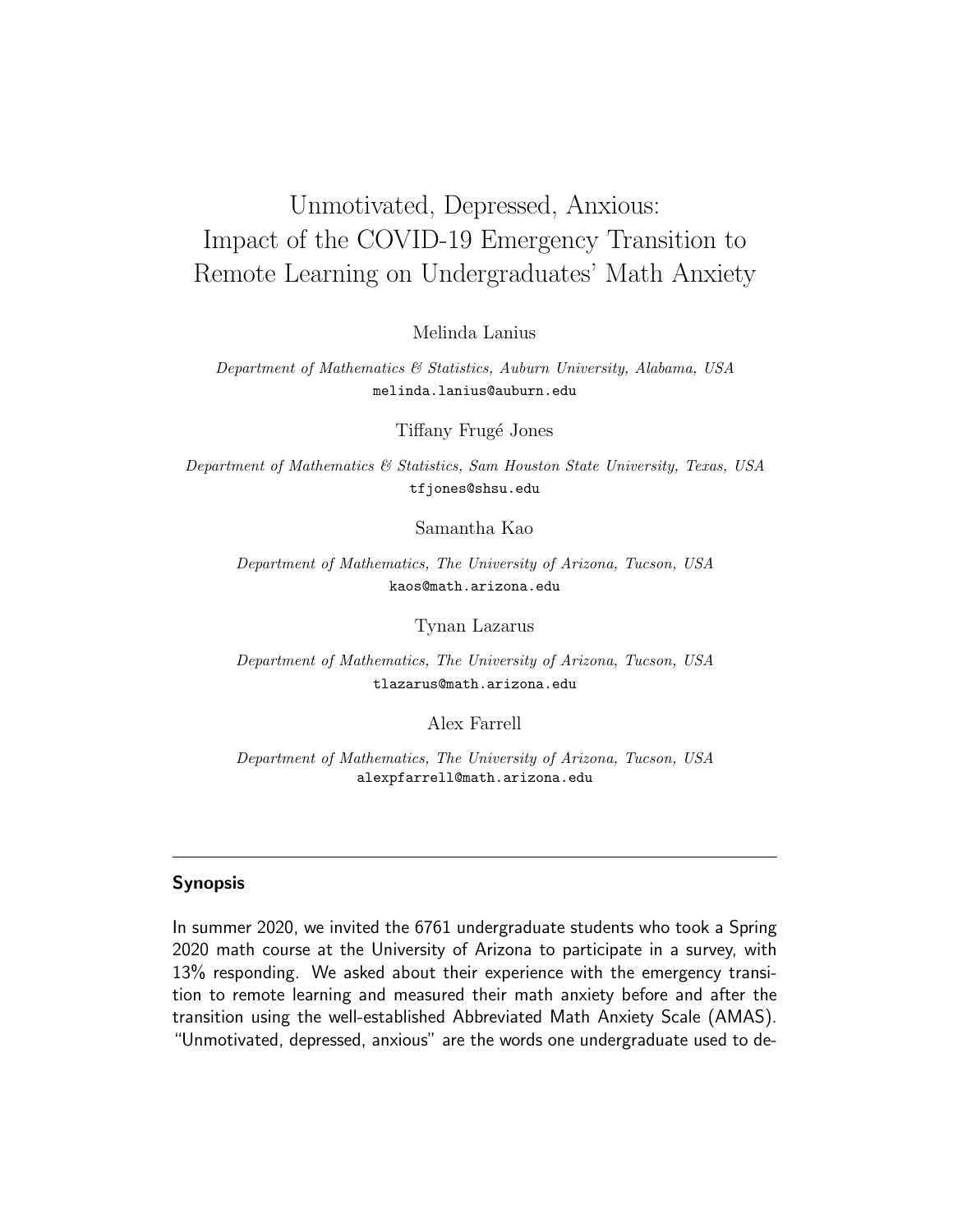scribe their emergency transition to remote learning. Our results indicate that limited access to quality technology and inadequate communication with an instructor were the two greatest predictors for an increase in math anxiety after the emergency transition to remote learning. These results may encourage instructors to foster community with their students, especially during emergency remote learning.

Keywords: math anxiety, emergency remote teaching, COVID-19, equity.

## 1. Introduction

Math anxiety is commonly characterized by negative feelings that disrupt someone's ability to manipulate numbers or solve math problems, either in an academic setting or in day-to-day life [\[23\]](#page-24-0). This anxiety can be mild (e.g. mild apprehension before an exam) or severe (e.g. overwhelming emotions and a phobia of mathematics) [\[3\]](#page-22-0). Math anxiety has been shown to cause a decline in academic performance, independent of an individual's mathematical competence [\[2\]](#page-21-0) and is inversely correlated to math achievement, with high math anxiety negatively impacting school grades and standardized test scores [\[9\]](#page-22-1).

Math anxiety is of particular concern among undergraduate students. Math anxiety causes an individual to have little confidence in their ability to undertake mathematical problems [\[27\]](#page-24-1). Students with high math anxiety tend to take fewer mathematics courses and show less intention to take more college mathematics courses, thus limiting their career options [\[11\]](#page-22-2). As a result, an individual student's math anxiety impacts student enrollment in higher education, thereby limiting employment opportunity for the individual, with serious social justice implications  $[5, 28]$  $[5, 28]$  $[5, 28]$ . Thus, in this novel age of widespread remote learning, it is vital to conduct research into issues of math anxiety and avoidance in science, technology, engineering, and mathematics (STEM) related degrees.

As with various forms of anxiety, recognizing the symptoms and developing coping strategies can be helpful in controlling anxiety. While there is no one-size-fits-all cure for math anxiety, many anxiety reduction approaches require the mathematically anxious student to take some initiative in their learning process [\[25\]](#page-24-3). Furthermore, educators have been shown to play an important role in not only recognizing and raising awareness of math anxiety,

[Journal of Humanistic Mathematics](http://scholarship.claremont.edu/jhm/) Volume 12 Number 1 (January 2022)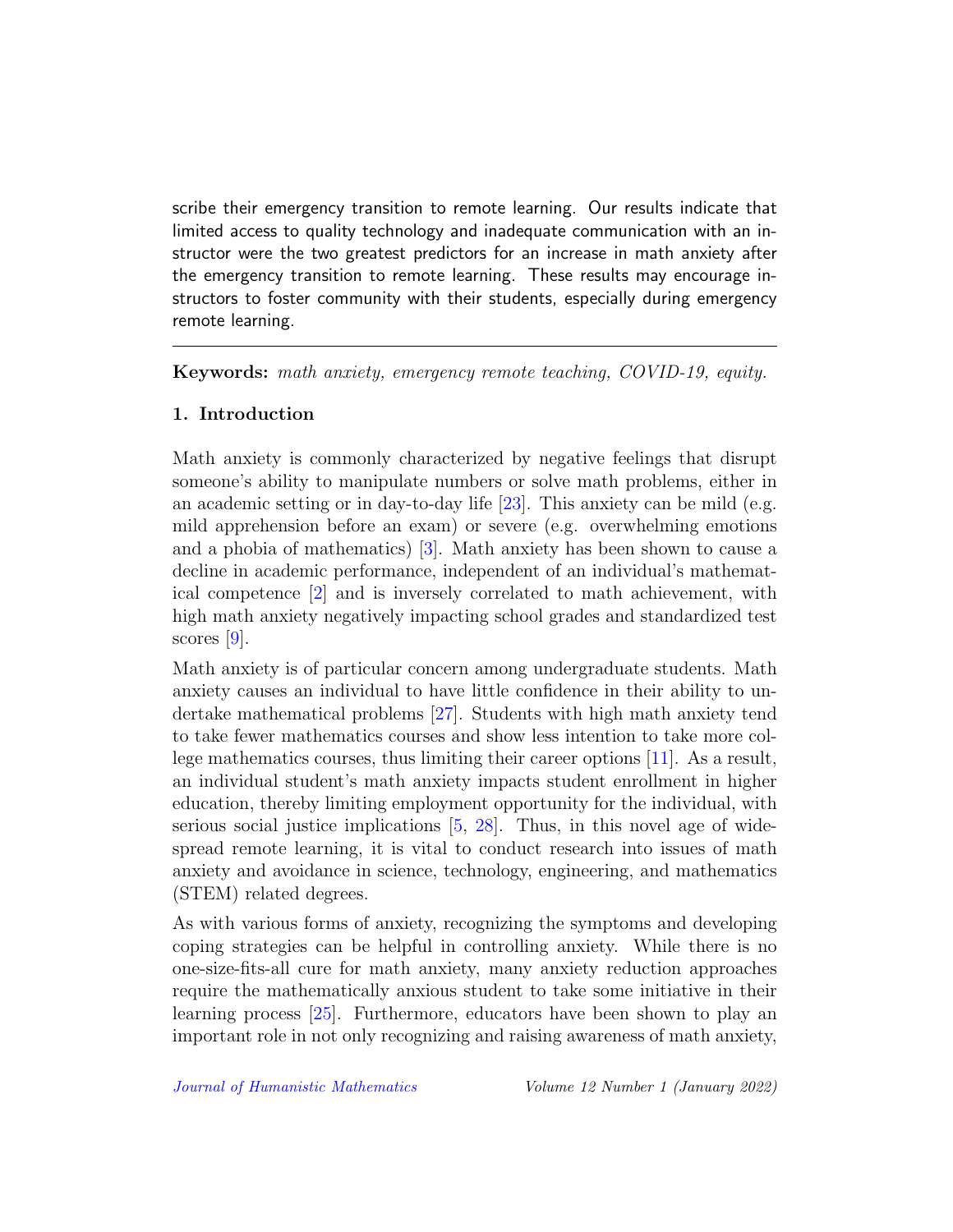#### 150 Undergraduates' Math Anxiety During Pandemic Remote Learning

but also guarding against negative classroom environments and helping students to build confidence [\[11,](#page-22-2) [24,](#page-24-4) [26\]](#page-24-5). Some researchers have also focused on what classroom factors increase mathematics anxiety among students. For example, an instructor with an argumentative or aggressive communication style can increase their students' math anxiety levels [\[18\]](#page-23-0). Additionally, a teacher with high levels of math anxiety or negative attitudes towards math can pass that anxiety or negative attitude on to their students, resulting in poor learning outcomes [\[17\]](#page-23-1).

Our study focuses on recognizing and improving factors that contribute to anxiety in both in-person and online formats. In particular, what aspects of the Spring 2020 COVID-19 emergency transition to remote learning increased undergraduate student's math anxiety? The immediate and involuntary nature of the transition posed unique challenges. Accordingly, while we consider many well-established stressors, such as poor instructor-student communication, we also consider atypical potential stressors that would not appear in a traditional in-person classroom, such as reliable access to the internet.

#### Organization.

In Section [2,](#page-4-0) we outline the events of the University of Arizona's transition to remote learning as a result of COVID-19. An overview of the methodology in Section [3](#page-7-0) includes an introduction to the survey items utilized in measuring math anxiety as well as a brief validation of our overall survey results. Following the survey's implementation, we conducted statistical analysis to uncover trends in students' change in math anxiety as related to self-reported information, including demographics, technology access, and experiences during the semester. The results of this analysis are discussed in Section [4.](#page-10-0) Finally, Section [5](#page-17-0) includes a discussion of key results with some advice for educators. Concluding remarks appear in Section [6.](#page-21-1)

#### Acknowledgements.

We would first like to thank Dr. Marta Civil, who coached us through the IRB process and provided research funding. Other funding support was provided by a University of Arizona Department of Mathematics Postdoc Collaboration Grant. We thank the Department of Mathematics Postdoc Committee and Dr. Joceline Lega, in particular, for their support and encouragement.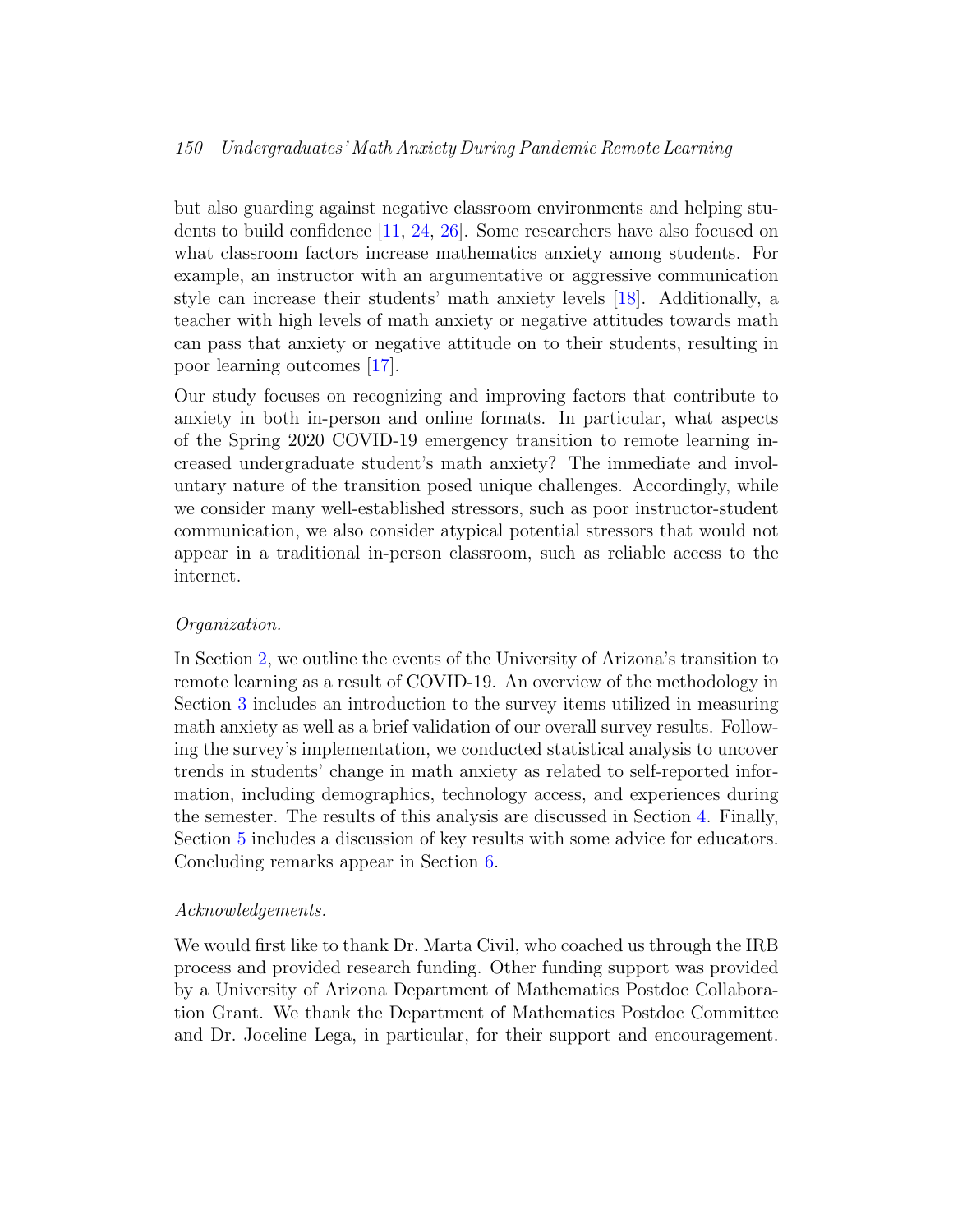Additionally, we wish to thank Dr. Candice Lanius for many wonderful discussions on survey design and statistical methods. Finally, we wish to thank the undergraduate students: we appreciate the gift of your time and thoughts. Keep hanging on; this too shall pass.

## <span id="page-4-0"></span>2. Transition to Remote Learning

We will use the following terminology to distinguish between the time periods before and after the University of Arizona's transition to remote learning:

- before the transition: Spring 2020 semester before spring break, i.e. January 15 through March 6.
- after the transition: Spring 2020 semester after spring break, i.e. March 18 through May 15 2020. During this period, all university courses were online only.

## Departmental course structure

Mathematics courses at the University of Arizona (UA) are taught by research faculty, instructional faculty, post-doctoral researchers, and graduate students. Small class size is emphasized, with the large majority of classes having an enrollment capacity of 35 students or less. However, a few classes have a larger capacity of 60 students, and approximately 3 classes hold large lecture sections with 200-300 students.

During any given semester, the majority of enrolled students take some version of college algebra, precalculus, or calculus. There are multiple versions and sequences of college algebra and calculus. Classes up through calculus are typically taught by instructional faculty and graduate students, with the help of undergraduate teaching assistants. Research faculty and postdoctoral researchers typically teach courses at the calculus level or higher.

Many of the entry level courses, like college algebra and calculus, are coordinated courses that use a common calendar, online homework portion, and final exam. Written homework and/or quizzes vary according to specific sections within each course. When being taught in person, many of these classes typically utilize collaborative learning spaces that include student whiteboards, grouped desks, multiple large whiteboards and projectors to encourage group work. Before the transition, course offerings were either completely online or completely face-to-face (no hybrid courses prior to the transition).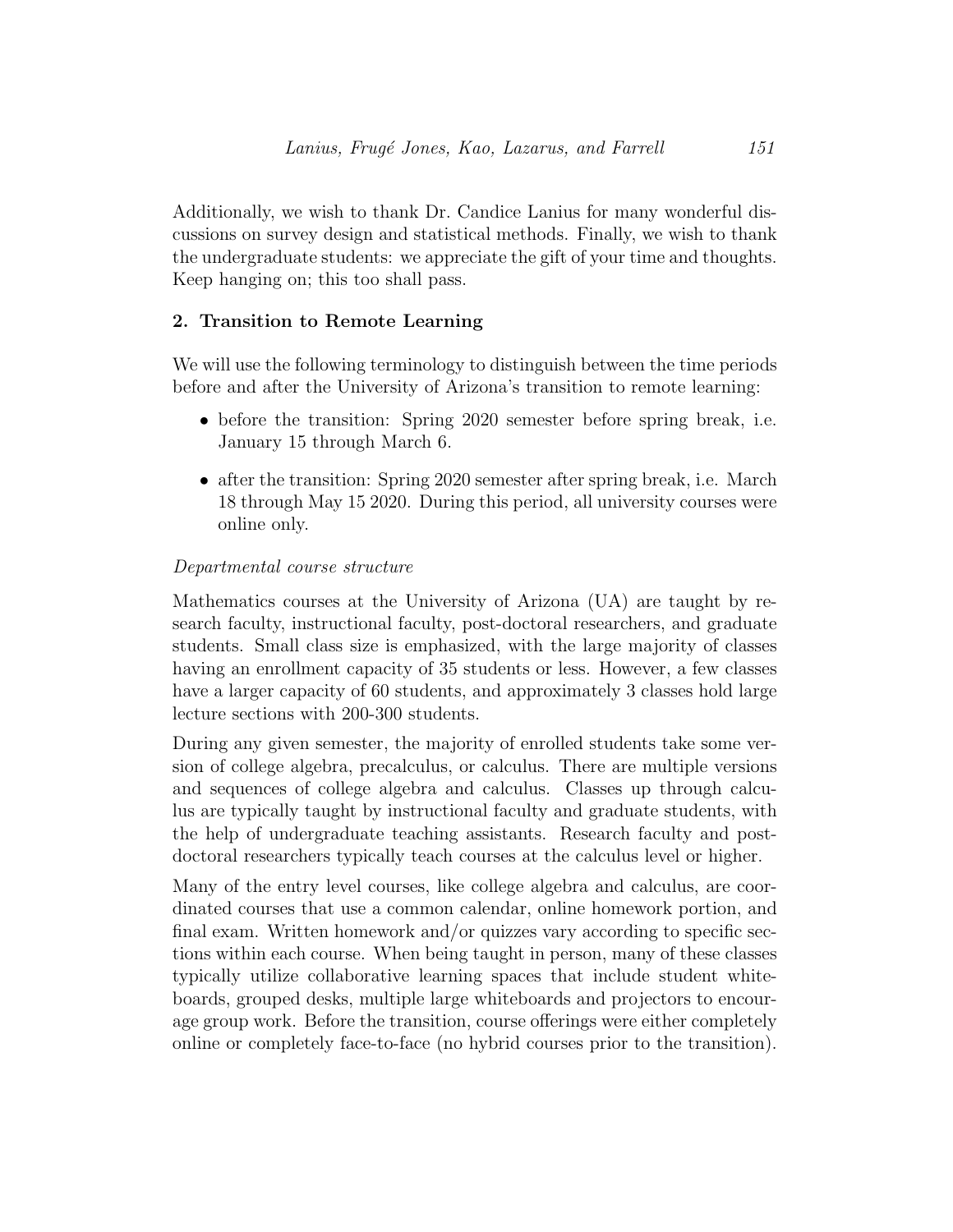## 152 Undergraduates' Math Anxiety During Pandemic Remote Learning

Class information (announcements, grades, etc.) is generally available via the university's learning management system, D2L (Desire to Learn). Each instructor/professor is required to schedule 3-4 office hours per week depending on the course.

## Class expectations prior to the transition

The Department of Mathematics offered over 400 class sections during Spring 2020, with fewer than 15 of these sections offered as an online course. For nearly all courses, assessments were given on paper, individually or in groups, to be physically handed in to the instructor. Students who had accommodations for test-taking typically arranged their exams with campus Disability Resource Center. During assessments, technology resources were limited to a handheld scientific or graphing calculator (not including cell phone calculator applications). The libraries provided calculators and other technology items for students to check-out for two weeks at a time. The implementation of other communication outlets (GroupMe, Discord, Piazza, and other social media) was present although not typical. Lectures were rarely recorded, although many coordinated classes offered standardized example videos for specific problems. Each faculty member held one office hour in a departmental or campus tutoring center.

## Making the transition

In March 2020, the UA mandated that all in-person courses transition to online courses due to concerns regarding COVID-19. As this transition was announced over spring break, the university extended spring break by two days to allow for faculty and students to prepare for this transition, with classes resuming on Wednesday, March 18. The Department of Mathematics chose to maintain a synchronous schedule for all courses that had taken place in-person. Additionally, the UA Department of Mathematics provided several days of voluntary trainings in various technologies to assist faculty with preparing for live online classes. The department also maintained an online communication platform for departmental questions and discussions regarding online instruction. Training sessions focused on topics such as Zoom for online class sessions (breakout rooms, participation, recordings, etc.); D2L (UA online platform for course information); resources for creating and sharing videos of class content; methods for proctoring online assessments; and methods for assigning and collecting written work. Additionally, the UA Office of Instruction & Assessment regularly offered workshops and trainings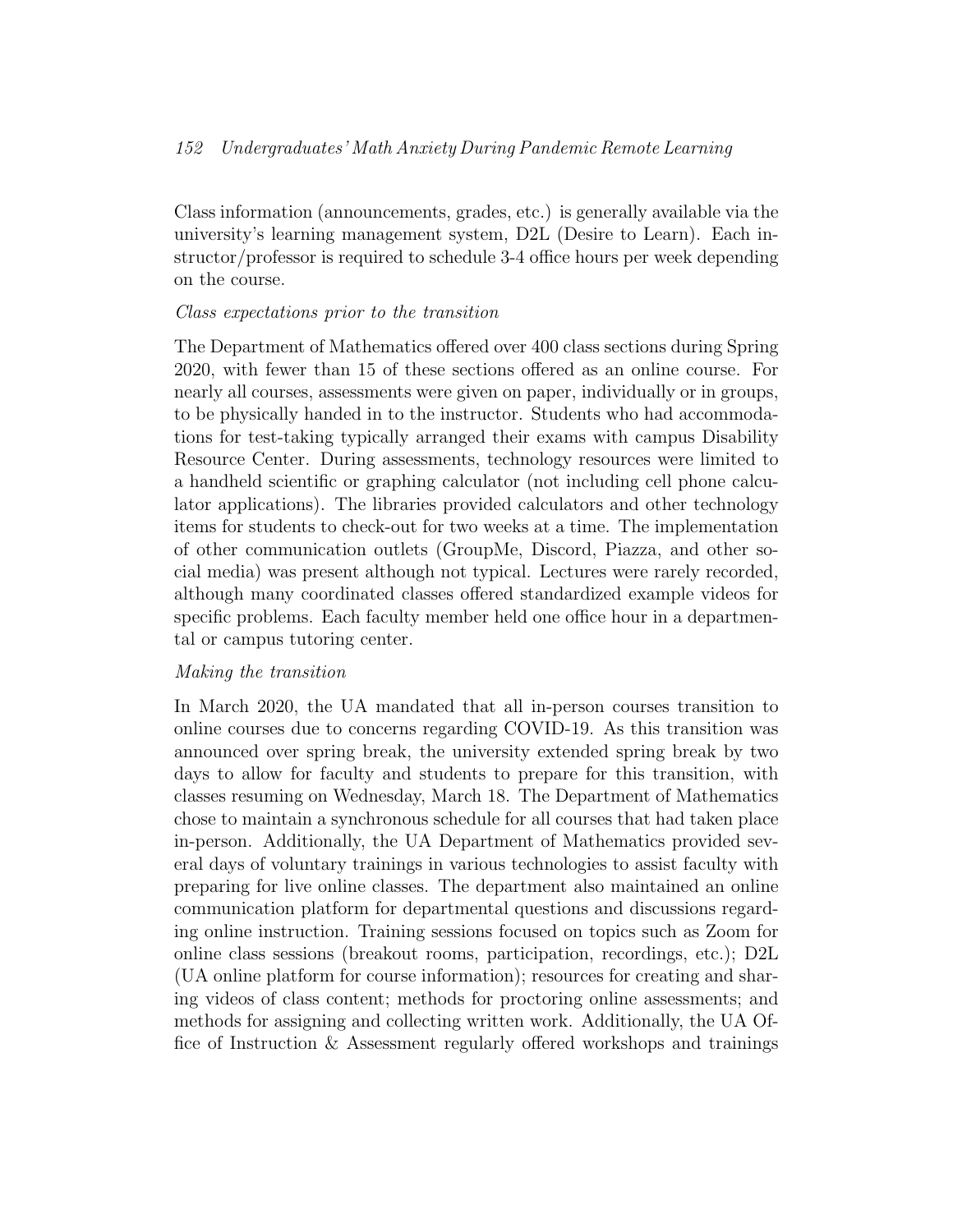throughout the year for online teaching methods and resources. Once classes resumed, all math classes took place on Zoom. The free campus tutoring service was temporarily halted during the beginning of the transition to remote learning; once it began again, tutoring was offered by student tutors only. The departmental tutoring service was permanently closed after the transition.

#### After the transition

After the transition, UA math courses continued during the previously scheduled class times. Each class was recorded and made available for students who were unable to attend synchronously. The number of office hours did not generally change, although they were only available via Zoom. All assessments were given using an online homework platform or required students to upload images of written work. Many students no longer had access to their calculators and instead were asked to download an online calculator app to a smart device for use during assessments. The campus libraries remained available to students who needed to checkout tablets, laptops, or other devices. Although campus housing remained open, the dormitories were consolidated into several specific buildings, so many students moved residences even while remaining on campus.

As a result of remote learning, many students were expected to have access to technology that would allow them to attend class or watch material online. It was largely expected, although not required, that students would have a recording device (webcam, phone, or tablet) for the purpose of proctoring online exams. Reliable internet became a necessity for both class time and class work. To supplement class discussion and questions, some courses used additional platforms such as Piazza, Slack, Microsoft Teams, etc. Students with accommodations (such as extra time to take an exam) scheduled specific exam times with the instructor for their courses, rather than through the Disability Resource Center.

In acknowledgement of the extreme impact of this mid-semester transition and the continuing pandemic, the university allowed a one-time pass/fail option for any university course. A passing grade (P) is awarded for a grade of D or higher. For the Spring 2020 semester, if a student was not a math major, a passing grade (P) satisfied the grade requirements to advance to the next math course in their degree sequence. If the student was a math major, many courses still required a specific letter grade of C or higher to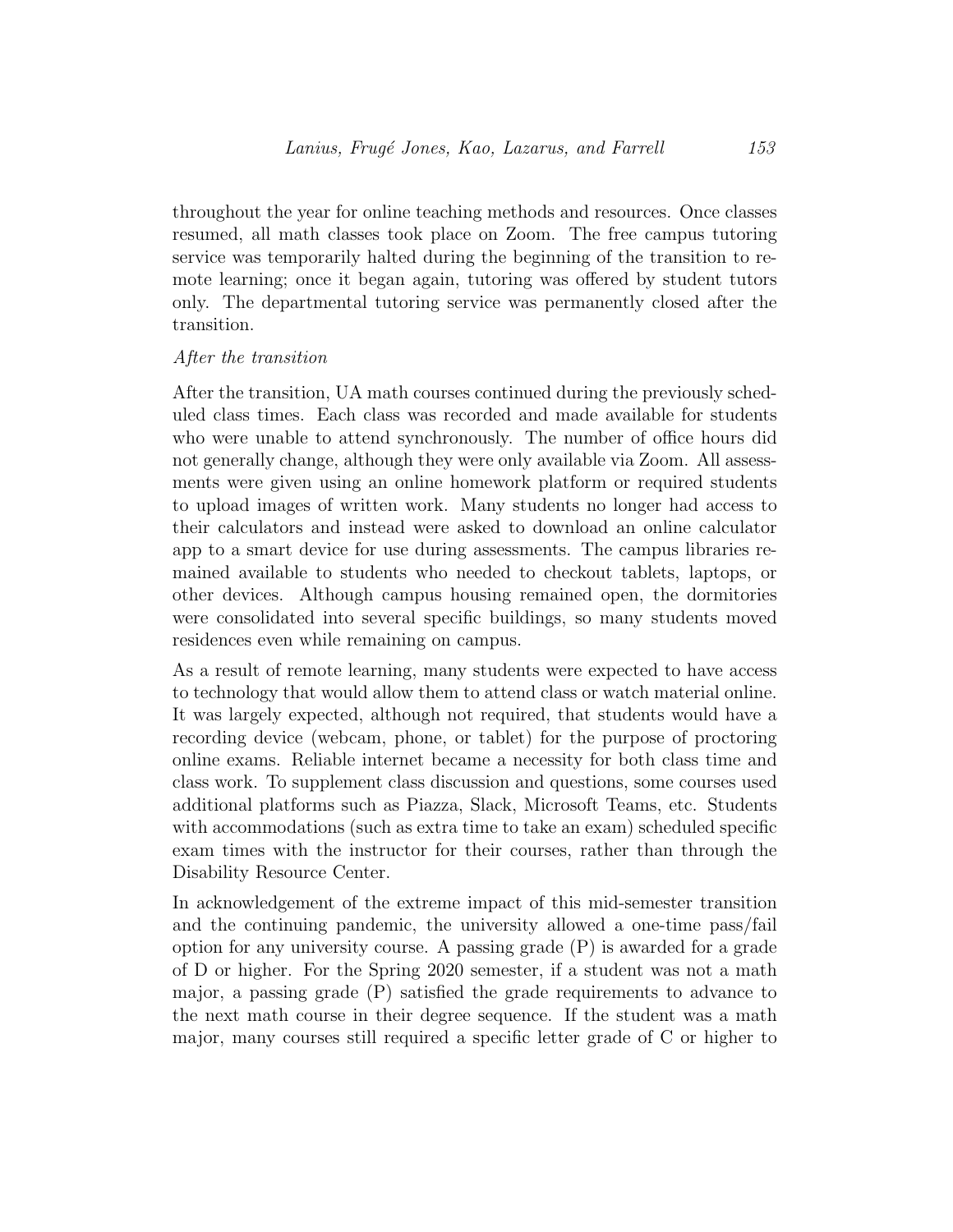progress to the next math course in their degree sequence. As a university policy, final exams were still required. However, nearly all coordinated math courses adopted a final exam policy that the final exam could only improve a student's overall course grade.

#### <span id="page-7-0"></span>3. Methodology

#### Measuring math anxiety

In 2003, Derek Hopko, Rajan Mahadevan, Robert L. Bare, and Melissa K. Hunt developed and validated the Abbreviated Math Anxiety Scale (AMAS) with a group of 1,239 undergraduate students at the University of Tennessee at Knoxville [\[12\]](#page-23-2). They found that their survey had high internal consistency and high retest reliability after two weeks when they re-surveyed the same group. The AMAS consists of 9 scenarios. Students are instructed to picture their level of anxiety in each situation and to rank their level of anxiety using a 5-point Likert scale, where 1 means low or no anxiety and 5 means high anxiety. A total anxiety score ranging from 9 to 45 is obtained by summing the participant's answers to the 9 items. The AMAS has previously been used to compare anxiety before and after a learning experience. For example, student teachers took the AMAS on the first and last day of their early childhood mathematics methods course [\[17\]](#page-23-1) or took the AMAS before and after learning several self-regulated learning strategies [\[16\]](#page-23-3). The 9 items on the AMAS assessment can be divided into two sub-scales: Learning Mathematics Anxiety (LMA) and Mathematics Evaluation Anxiety (MEA). The LMA measures anxiety during math instruction or studying, and consists of items 1, 3, 6, 7, and 9. The MEA measures anxiety due to completing a math assessment and contains items 2, 4, 5, and 8. Brown, Ortiz-Padilla, & Soto-Varela showed that there is good internal consistency within each subscale  $|6|$ .

Given that the transition was an emergency and highly unexpected, a retroactive assessment was the best practical model for our case. During the survey, we asked students to picture their level of anxiety in each of the AMAS situations before the transition and after the transition.

Table [1](#page-8-0) describes the way we adapted AMAS to our needs. To the left is the original AMAS [\[12\]](#page-23-2). To the right is our adaptation. We modified wording slightly in some items to better describe UA circumstances.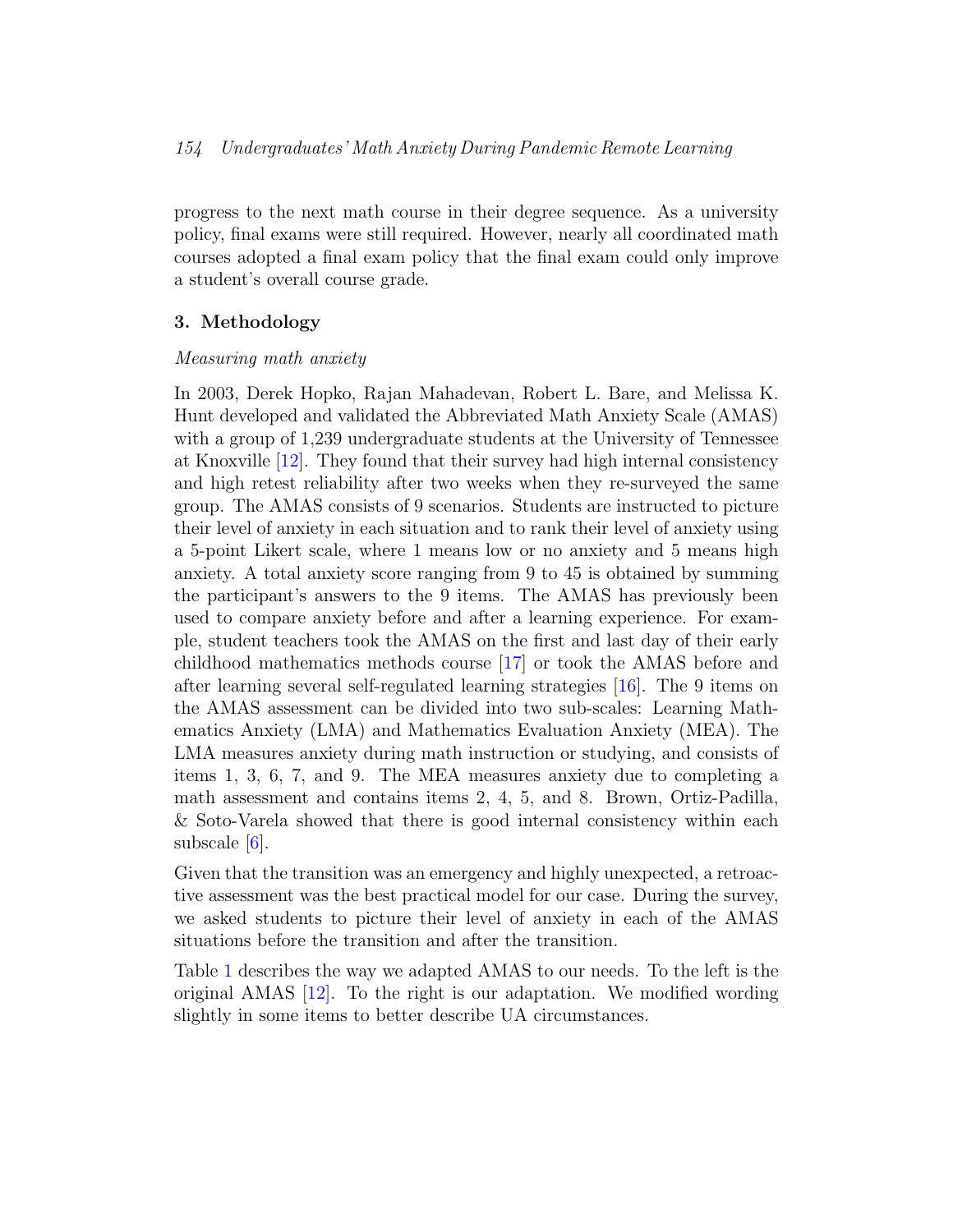Table 1: AMAS and our adaptation

#### <span id="page-8-0"></span>Original AMAS

- (i) Having to use the tables in the back of a math book.
- (ii) Thinking about an upcoming math test 1 day before.
- (iii) Watching a teacher work an algebraic equation on the blackboard.
- (iv) Taking an examination in a math course.
- (v) Being given a homework assignment of many difficult problems that is due the next class meeting.
- (vi) Listening to a lecture in math class.
- (vii) Listening to another student explain a math formula.
- (viii) Being given a "pop" quiz in math class.
- (ix) Starting a new chapter in a math book.

#### Our version of the AMAS

- (i) Having to use a reference sheet with math formulas.
- (ii) Thinking about an upcoming math test 1 day before.
- (iii) Watching a teacher work an equation on the board.
- (iv) Taking a math exam.
- (v) Being given an assignment of many difficult problems due the next class meeting.
- (vi) Listening to a lecture in math class.
- (vii) Listening to another student explain a math concept.
- (viii) Being given a "pop" quiz in math class.
- (ix) Starting a new section in a math book.

#### Other Survey Items

We asked students to self-report information regarding their demographics, semester experiences, and technology access. Demographic questions asked students their gender, race/ethnicity, university level, and prior experience with online learning. Questions on student experience focused on class structure, communication formats (during class and outside of class), and assessments or grading. The survey also asked students to describe their experiences with financial stability, housing, and access to adequate academic resources (such as study space, technology, etc.).

To validate novel survey items, we presented a draft of the survey to 4 undergraduate students. Each student participated in a 30-45 min individual interview conducted by 1-2 researchers, and in compensation for their time, each received a \$20 gift card to a well-known online shopping platform of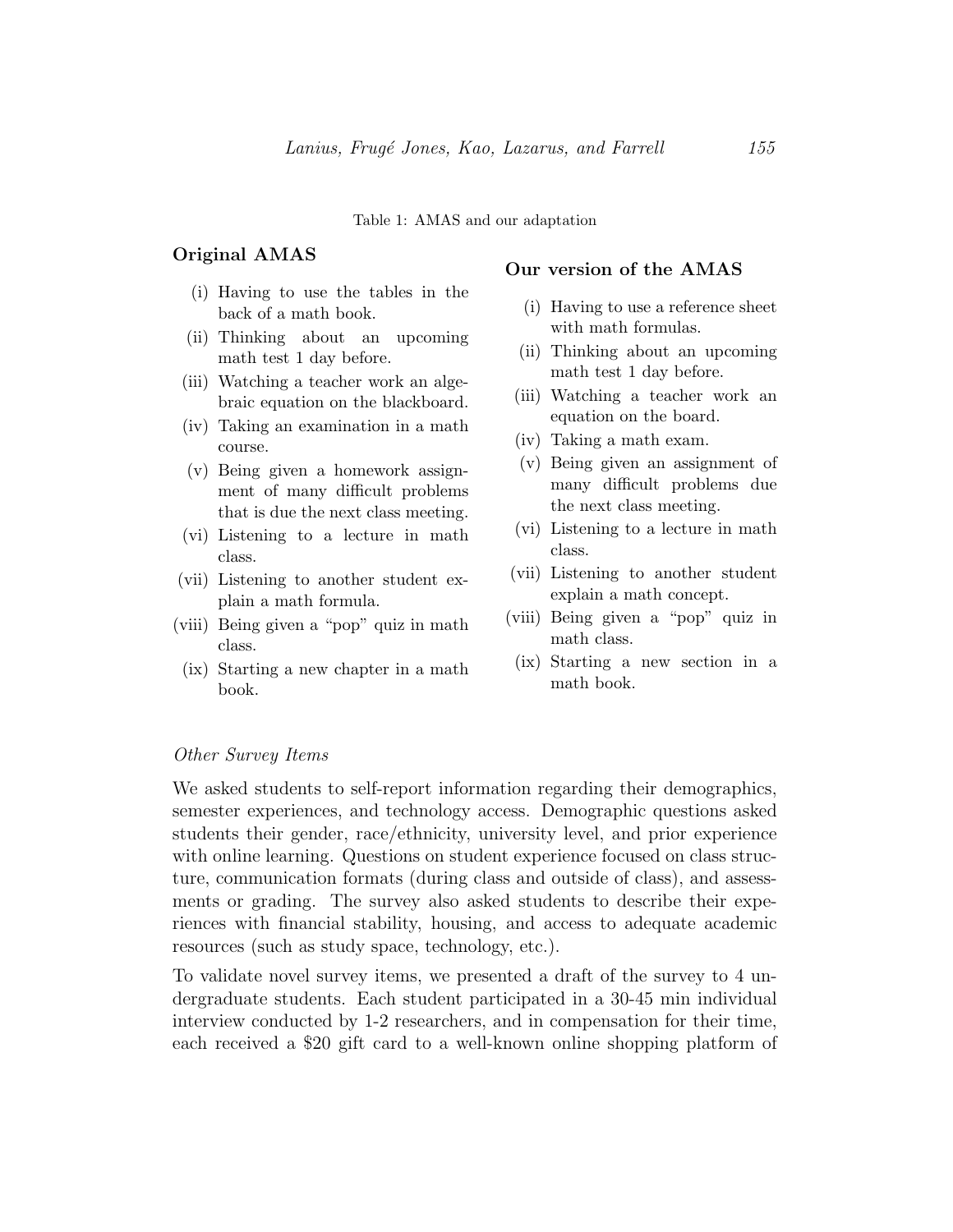## 156 Undergraduates' Math Anxiety During Pandemic Remote Learning

their choice. To assess survey language and structure, we asked each student to describe their interpretation of the questions after reading the survey. We also asked if they thought there was another concern we should ask about. Based on these discussions, we included a survey question to assess student Zoom security concerns, e.g. privacy concerns surrounding Zoom recordings or concerns related to unauthorized users entering the meeting, informally known as Zoom-bombing.

## Survey data collection

Our survey was hosted through Qualtrics. Following IRB approval, we used a departmental listing to invite all students who took an undergraduate mathematics course (100 - 400 level) at the University of Arizona main campus in Spring 2020 to participate. Survey respondents received no compensation for their participation. Participants completed the survey mid-Summer 2020 and were asked only to assess their math course experiences from Spring 2020. We invited 6,761 students to participate and 891 took the survey, giving us a response rate of slightly more than 13%.

## Data cleaning and pre-transition AMAS score validation

While 891 students responded to the survey, we only used the data from 834 students because they completed all of the 9 items in the AMAS twice, one response representing their pre-transition anxiety and one response for their post-transition anxiety. (We needed a numerical value for each of the 18 items in order to calculate a pre-transition math anxiety score and a post-transition math anxiety score.)

The average pre-transition anxiety score of the 834 students we surveyed was  $M = 22.02$  (SD = 6.89). To validate our measured pre-transition anxiety scores, we compared our data to known score averages from comparable undergraduate populations. We collected the following AMAS data from published studies involving undergraduate students attending a university in the United States (as would be comparable to the University of Arizona according to the US News and World Report categories "National Universities" and "Regional Universities"  $[21]$ ). The weighted (according to sample size N) average across these six studies (shown in Table [2\)](#page-10-1) is 21.68 points. The similarity of the collected averages and our observed survey average indicated that our data was reasonable.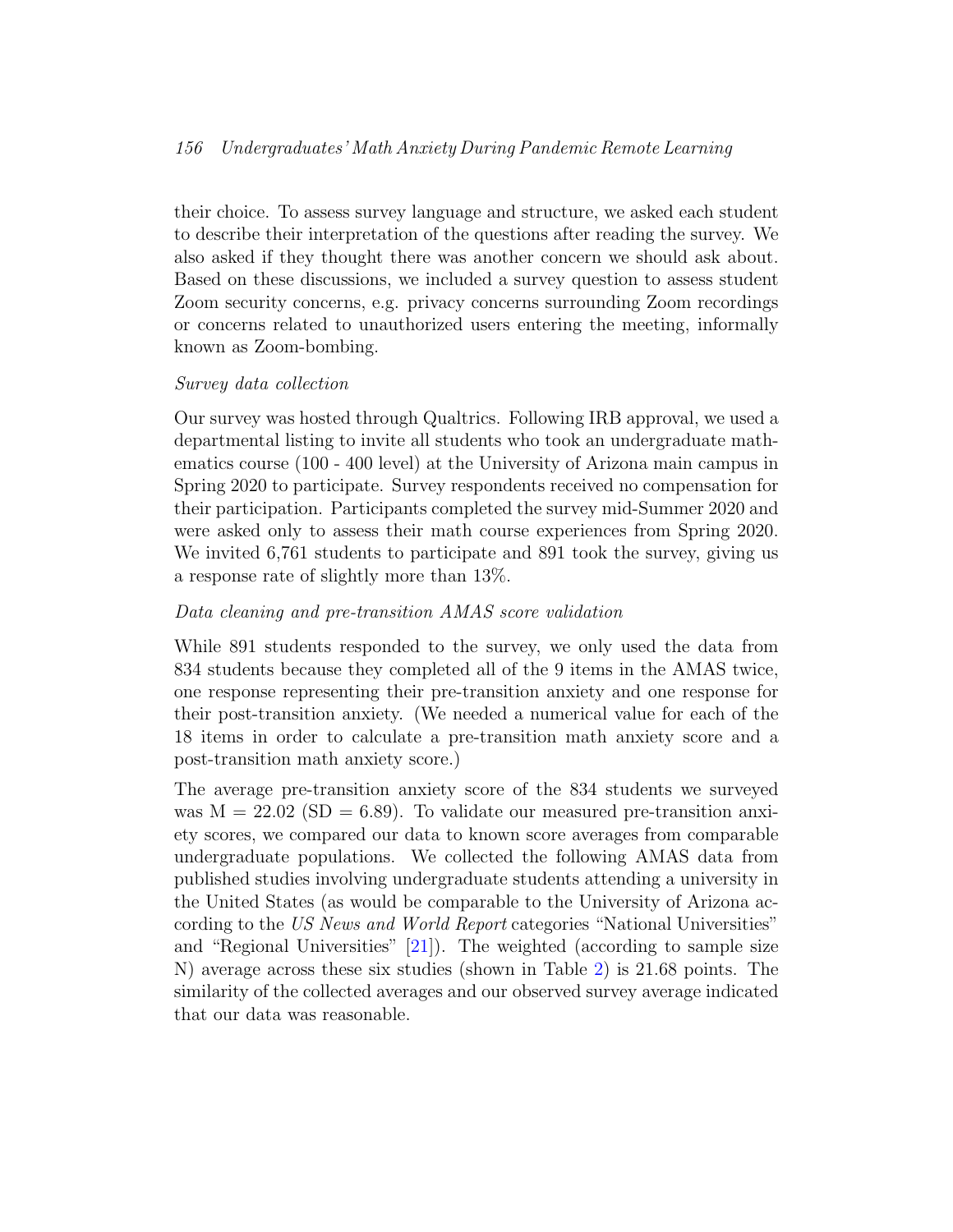<span id="page-10-1"></span>

| Established averages for AMAS score |             |             |             |                    |  |  |
|-------------------------------------|-------------|-------------|-------------|--------------------|--|--|
| <b>Student Body Description</b>     | Sample      | Ave. Score  | Deviation   | Study              |  |  |
| University of Tennessee             | $N = 1,239$ | $M = 21.1$  | $SD = 7.0$  | $\left[12\right]$  |  |  |
| University of Tennessee             | $N = 80$    | $M = 21.5$  | $SD = 5.5$  | $[13]$             |  |  |
| University of Tennessee             | $N = 100$   | $M = 21.8$  | $SD = 5.2$  | $\left[14\right]$  |  |  |
| Urban northeast univ.               | $N = 29$    | $M = 19.83$ | $SD = 6.48$ | $\left[16\right]$  |  |  |
| State universities:                 | $N = 234$   | $M = 22.90$ | $SD = 5.7$  | $\left[15\right]$  |  |  |
| 1 southeast, 1 northeast            |             |             |             |                    |  |  |
| Large Midwestern univ.              | $N = 144$   | $M = 25.09$ | $SD = 6.74$ | $\left[ 22\right]$ |  |  |

Table 2: Validation of our average math anxiety score via a weighted average

#### <span id="page-10-0"></span>4. Results

We conducted our statistical analysis using a combination of SPSS (version 27) 2020 and R (version 4.0.0) 2020. Figure [1](#page-11-0) shows the distribution of the AMAS scores both before and after the transition. Notice that after the transition AMAS totals are shifted towards higher anxiety with significantly more spread than the corresponding data before the transition. Following a simple difference calculation, Figure [2](#page-12-0) shows the distribution of the change in AMAS total scores.

The data show that we had three subgroups of students: those who experienced an anxiety decrease ( $\sim 20\%$  of respondents), those who experienced no change in anxiety (∼ 15% of respondents), and those who experienced an increase in math anxiety ( $\sim 64\%$  of respondents). The majority of students that experienced no net change in anxiety score reported no change in anxiety item by item in the AMAS. However 19 of the students that had no net change in anxiety (approximately 15% of the no net anxiety change students) had a score increase in at least 1 item and a corresponding score decrease in at least 1 item. Finally, we note that our data is not normally distributed. As such, we utilize the appropriate nonparametric statistical tests throughout our analysis.

A Wilcoxon test was performed to see if there was a difference between each student's anxiety score before the transition and their anxiety score after the transition. With statistical significance, the two scores were different with an average increase in anxiety score of  $M = 4.69$ ,  $SD = 7.89$  ( $Z = -15.850$ , p < .001). Furthermore, a Wilcoxon test was performed to assess statistical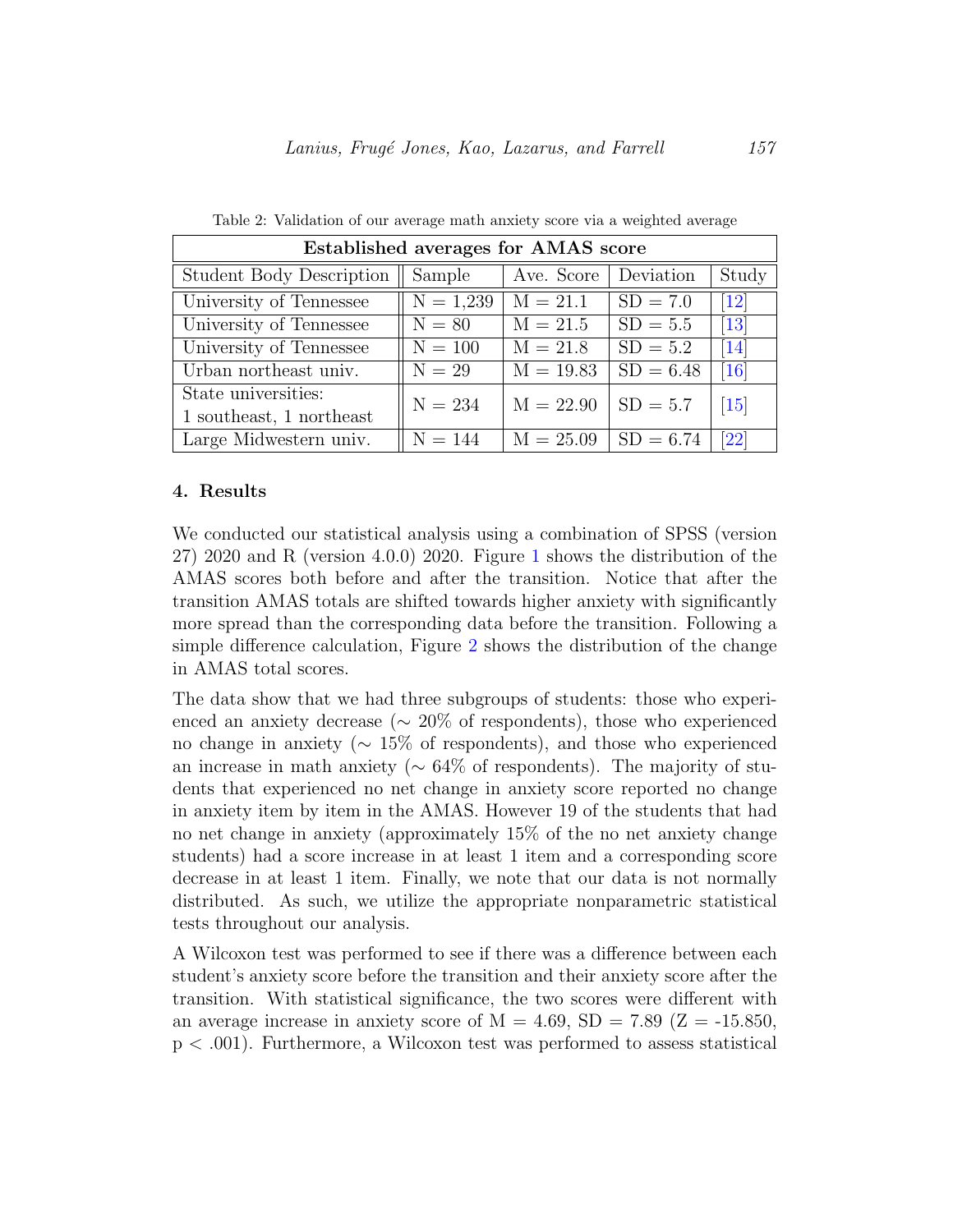

<span id="page-11-0"></span>Figure 1: Distributions of the AMAS total scores are shown. Each triangle a gives the frequency of an AMAS score before the transition, while the blue curve is the corresponding frequency distribution function. Each circle gives the frequency of an AMAS total score after the transition, while the dashed red curve is the corresponding frequency distribution function.

significance in comparing each student's average change in anxiety score for a learning (LMA) item and their average change in anxiety score for an evaluation (MEA) item. The two scores differed with statistical significance  $(Z = -2.26, p = .024)$ . On average, students experienced a score increase of 0.55 per each learning item  $(SD = 0.88)$  and an increase of 0.48 points per each evaluation item  $(SD = 1.03)$ . For context, the maximum possible increase in score per item is 4 points. Thus, while the difference in average increase between the learning and evaluation items is statistically significant, the difference is not impactful. The increase in math anxiety was roughly equivalent in the LMA and MEA subscales.

#### Determining effect size

The AMAS assigns each student an anxiety score of 9 to 45 points. Maloney, Risko, Ansari, & Fugelsang [\[19\]](#page-23-7) explain that an AMAS score from 9 to 19 points indicates low math anxiety, while a score ranging from 31 to 45 points indicates high math anxiety. Computing the length of these intervals, we find that an increase of 11 points guarantees a low math anxiety student now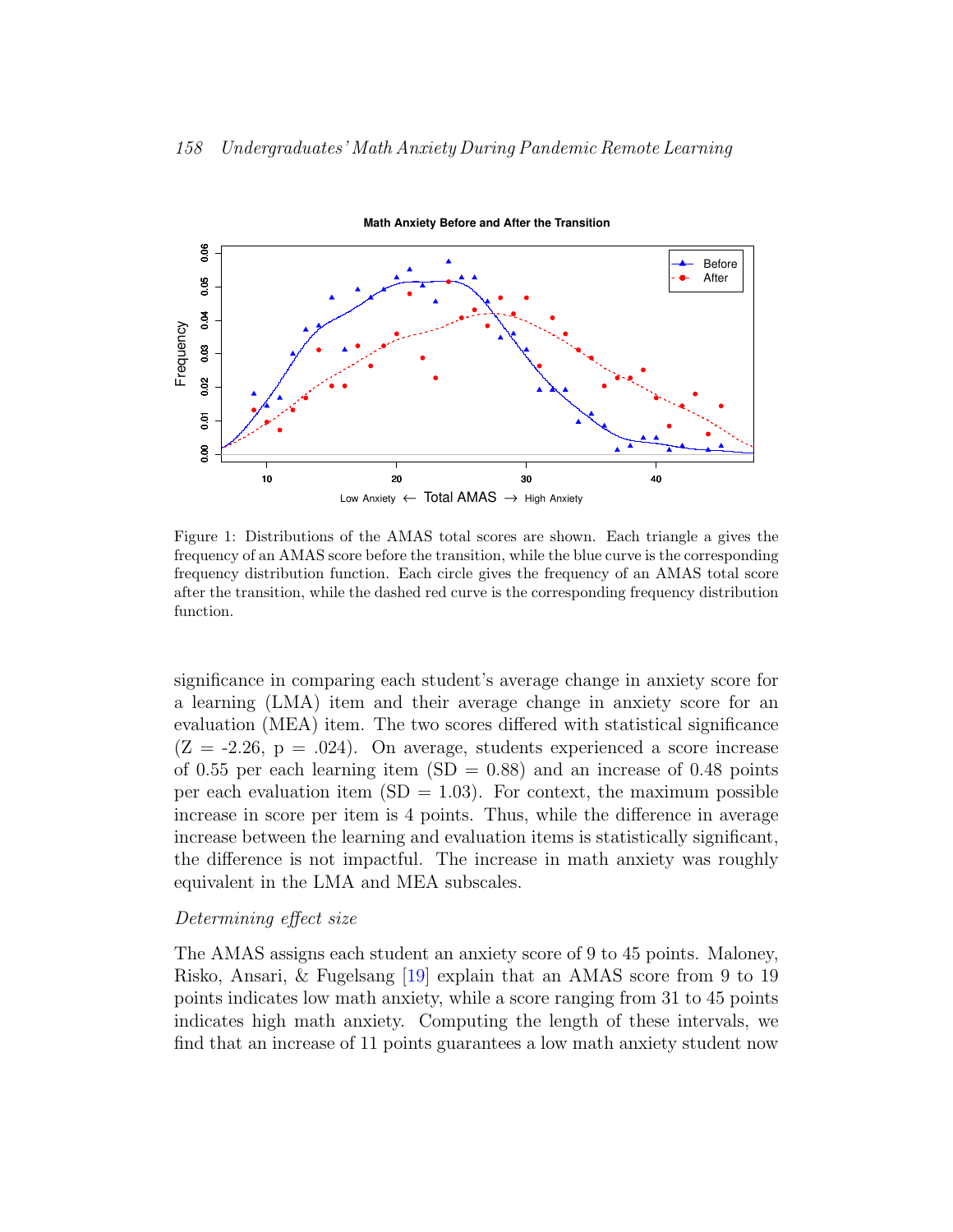

<span id="page-12-0"></span>Figure 2: The frequency of the change in AMAS scores, from before the transition to after the transition, is indicated by the points, together with the corresponding density function. Note that 129 respondents indicated no change in total AMAS score, with 110 respondents indicating no change item by item.

experiences medium math anxiety and an increase of 12 points guarantees a medium math anxiety student now experiences high math anxiety. In fact, in our data we found that the average increase in anxiety score among students who went up a level in anxiety (i.e. low to medium or medium to high) was  $M = 10.20$  (SD = 4.753). Accordingly, we consider any subgroup that experiences an average anxiety increase greater than 10 to be at high risk of increasing their anxiety level. Among the students whose anxiety level did not change, the average anxiety score increase was  $M = 1.07$  (SD = 3.181). Thus, we consider any subgroup that experiences an average anxiety increase less than 1 point to be at low or no risk of increasing their math anxiety level. This impact scale is shown in Table [3.](#page-12-1)

Table 3: Defining high and low impact

<span id="page-12-1"></span>

| Impact of change in anxiety score |                 |  |  |  |
|-----------------------------------|-----------------|--|--|--|
| $> 10$ points                     | High impact     |  |  |  |
| $\leq 1$ point                    | $Low/No$ impact |  |  |  |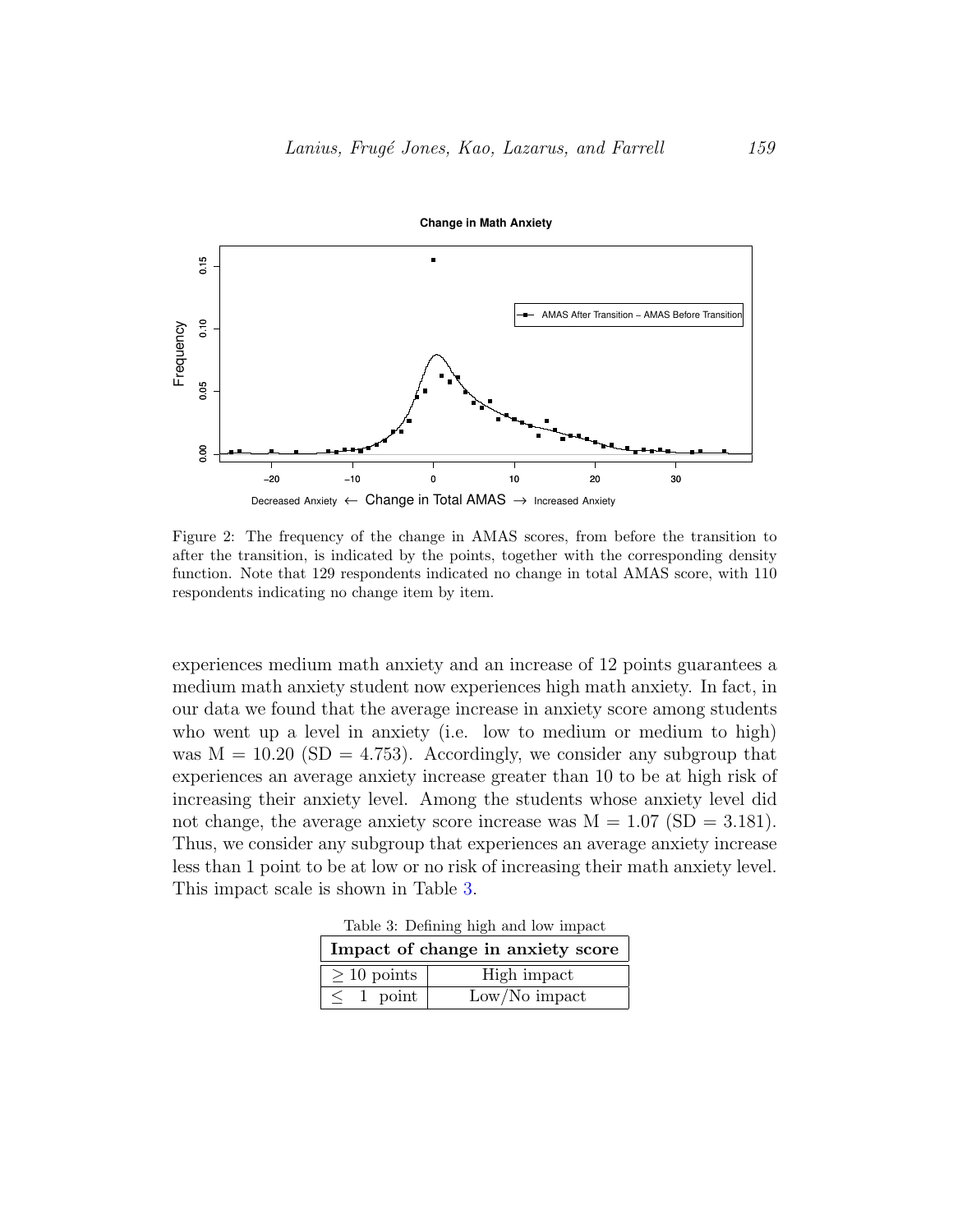## High impact trends

We will begin our report with these high impact trends, which fall into two categories: technology and communication. A Kruskal-Wallis test was conducted for the six questions concerning access to and quality of technology. The results can be found in Table [4.](#page-13-0)

<span id="page-13-0"></span>

| High Impact: Access to Technology |                                 |                     |                  |                       |  |
|-----------------------------------|---------------------------------|---------------------|------------------|-----------------------|--|
| Question                          | K-W $H$ , $p$ value<br>Response |                     | $\boldsymbol{n}$ | $\Delta$ Anxiety (SD) |  |
| <b>Internet Access</b>            | $H(2) = 26.024,$                | Most of the time.   | 701              | 4.07(7.604)           |  |
|                                   |                                 | About half the time | 108              | 7.70(7.852)           |  |
|                                   | p < .001                        | Rarely had access   | 18               | 11.11 $(11.975)$      |  |
|                                   | $H(2) = 111.317,$               | Most of the time.   | 737              | 4.37(7.737)           |  |
| Webcam Access                     |                                 | About half the time | 53               | 7.42(7.210)           |  |
|                                   | $p = .003$                      | Rarely had access   | 37               | 7.84(10.631)          |  |
|                                   | $H(2) = 9.655,$                 | Most of the time    | 791              | 4.52(7.739)           |  |
| <b>Computer Access</b>            |                                 | About half the time | 32               | 7.56(9.363)           |  |
|                                   | $p = .008$                      | Rarely had access   | 5                | 16.80 $(12.558)$      |  |
| Quality of Internet               | $H(2) = 35.153,$                | Most of the time    | 538              | 3.58(7.474)           |  |
|                                   |                                 | About half the time | 230              | 6.41(7.844)           |  |
|                                   | p < .001                        | Rarely had access   | 58               | 8.05(8.955)           |  |
| Quality of Webcam                 | $H(2) = 15.786,$<br>p < .001    | Most of the time.   | 692              | 4.22(7.533)           |  |
|                                   |                                 | About half the time | 90               | 7.47(8.110)           |  |
|                                   |                                 | Rarely had access   | 40               | 8.00 (10.488)         |  |
| Quality of Computer               | $H(2) = 17.991,$                | Most of the time    | 727              | 4.24(7.563)           |  |
|                                   |                                 | About half the time | 85               | 8.22(8.985)           |  |
|                                   | p < .001                        | Rarely had access   | $\overline{13}$  | 9.85(11.929)          |  |

Table 4: High Impact Trends: Access to Technology

Note. The 'Question' column gives the question we are considering. K-W H stands for the Kruskal-Wallis H. The 'Response' column lists possible answers (most of the time, about half the time, and rarely had access), and n is the number of respondents from said category. The final column is the average reported change in anxiety score, with the standard deviation following it in parentheses. Averages which meet the high impact threshold appear in bold.

Note that students with rare access to the internet and students with rare access to a computer were at high risk of increased math anxiety. Quality of computer did not quite meet our threshold for high impact, but the average increase in anxiety is close to 10 points and issues of quality should also be considered important.

We also wish to draw attention to the number of respondents in the high impact categories. While the anxiety increases with respect to technology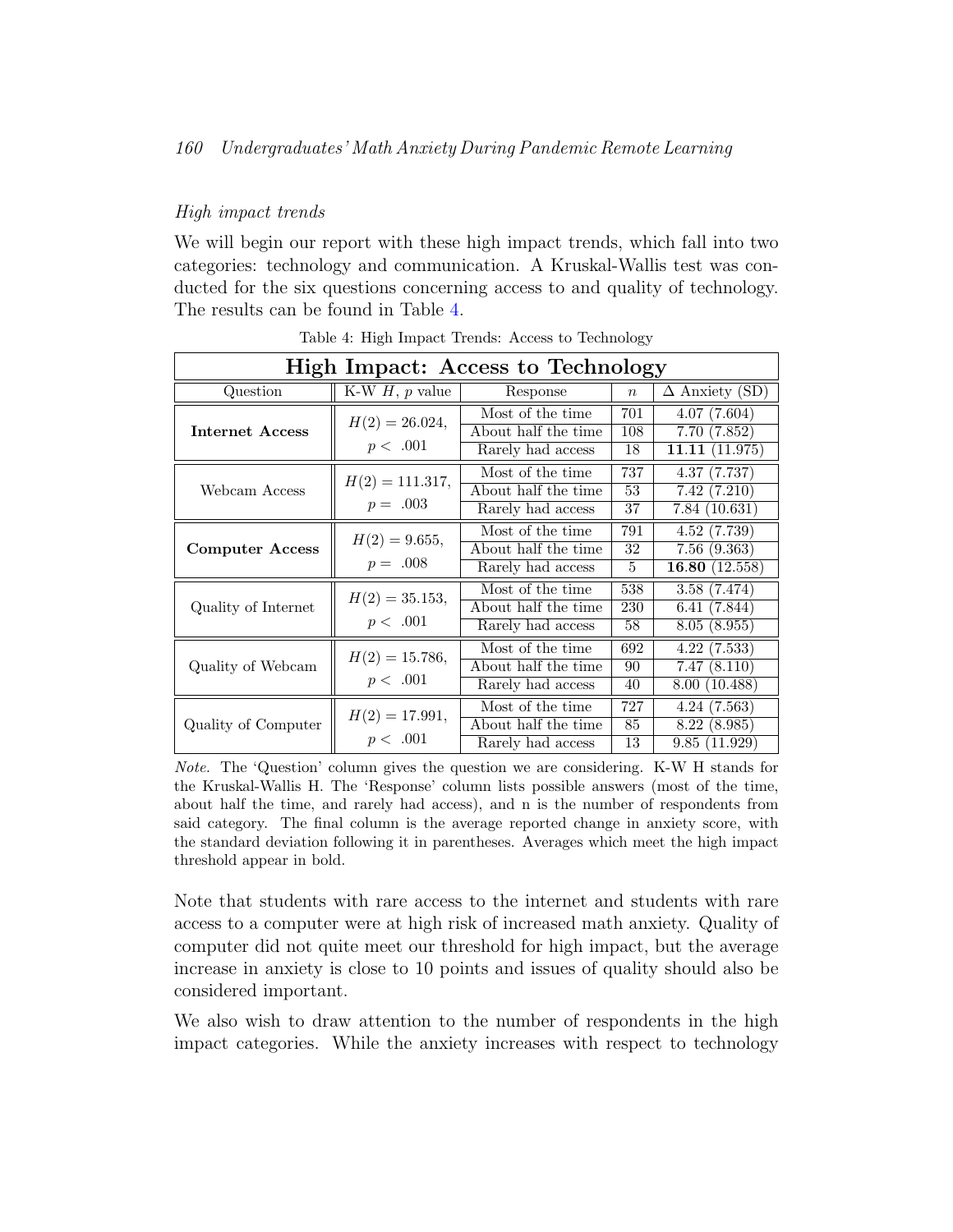were extremely large, there were relatively few individuals that experienced this level of increase. There is a potential for under representation in this category, however we will elaborate more on this in Section [5.](#page-17-0) A much larger proportion of students indicated the importance of instructor communication and quality of feedback.

A Kruskal-Wallis test was conducted for the 3 questions concerning communication with a math instructor. The results can be found in Table [5.](#page-14-0)

<span id="page-14-0"></span>

| High Impact: Communication with Instructor |                     |                       |                  |                            |
|--------------------------------------------|---------------------|-----------------------|------------------|----------------------------|
| Question                                   | K-W $H$ , $p$ value | Response              | $\boldsymbol{n}$ | Mean $\Delta$ Anxiety (SD) |
| Was Instructor                             | $H(2) = 111.22$     | Yes.                  | 535              | 2.64(6.658)                |
| Available for                              |                     | Neutral               | 175              | 7.30(8.324)                |
| Communication                              | p < .001            | No.                   | 114              | 10.40(8.798)               |
| Comfort of                                 | $H(2) = 136.99$     | Comfortable           | 427              | 1.92(6.137)                |
| Communication                              |                     | Neutral               | 193              | 5.47(7.641)                |
| With Instructor                            | p < .001            | Uncomfortable         | 202              | 9.95(8.703)                |
| Difference in Quality                      | $H(2) = 105.25$     | Improved <sup>†</sup> | 38               | $-1.18(7.139)$             |
| of Feedback After                          |                     | Consistent            | 549              | 3.23(6.650)                |
| the Transition                             | p < .001            | Declined              | 234              | 9.16(8.831)                |

Table 5: High Impact Trends: Communication with Instructor

Note: Column labels are consistent with Table [4](#page-13-0) above, with the note that subgroup is the only appearance of reduced anxiety (as evidenced by this average being negative).

Students who felt that their instructor was not available for communication are at high risk of increased math anxiety. Discomfort with communicating with the instructor and a decline in quality of feedback on assignments did not meet our threshold for high impact, but the average increases in anxiety are very close to 10 points.

## Other trends

The groups in this subsection did not have an average increase anxiety within the "at high risk" threshold of 10 points. A Kruskal-Wallis test was performed based on whether students had less, more, or the same amount of quiet time and space for school work after the transition. The Kruskal-Wallis was also used to distinguish differences in anxiety between students in 100-level courses, 200-level, or 300- and higher level courses. While students in 100-level courses on average experienced a greater increase in math anxiety than students in 200-level courses, the difference is by less than 1 point. A Mann-Whitney test was performed based on students' stability of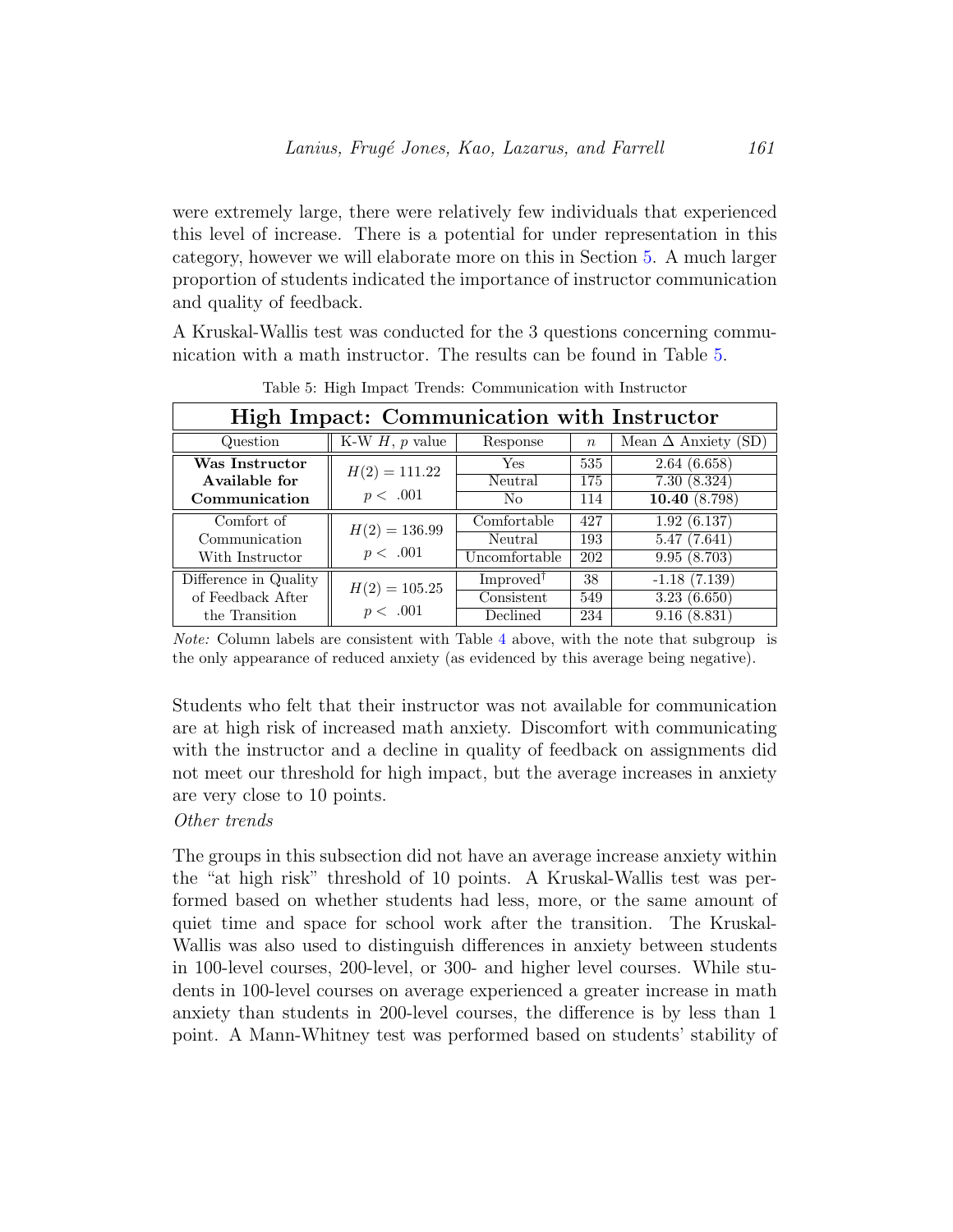financial situation (stable or unstable), concern about Zoom-Bombing (yes or no), and moving mid-semester (yes or no), see Table [6.](#page-15-0)

The final groups we considered were based on gender. Among the 6761 undergraduate students who took a Spring 2020 mathematics course at the University of Arizona (i.e. our sampling frame), 52.3% were male, 47.7% were female, and less than 0.1% were another gender. Our sample contained 483 (40.4% of our sample) students who shared that they were female and 337 (57.9% of our sample) students who shared that they were male. The other 14 students either chose not to share their gender or are non-binary/third gender. Because these 14 students form such a small pool within the total sample population, we did not include them in our statistical analysis. A Mann-Whitney test was performed to discern any differences in average change in anxiety between male and female students, see Table [6.](#page-15-0)

<span id="page-15-0"></span>

| <b>Other Trends</b>   |                       |                      |                  |                                  |  |
|-----------------------|-----------------------|----------------------|------------------|----------------------------------|--|
| Question              | K-W $H$ , p value     | Response             | $\boldsymbol{n}$ | $\Delta$ Anxiety (SD)            |  |
| Availability of Quiet | $H(2) = 80.101$       | Less                 | 505              | 6.34(8.145)                      |  |
| Time & Space          |                       | Same                 | 213              | 2.10(6.343)                      |  |
| After the Transition  | p < .001              | More                 | 111              | 1.75(6.856)                      |  |
|                       | $H(2) = 13.568,$      | $100$ -level         | 448              | 5.31(8.1131)                     |  |
| Course Level          |                       | 200-level            | 210              | 4.60(7.850)                      |  |
|                       | $p = .001$            | 300- or 400-level    | 164              | 3.06(7.072)                      |  |
|                       |                       |                      |                  |                                  |  |
| Question              | $M-W U$ , p value     | Response             | $\boldsymbol{n}$ | $\overline{\Delta}$ Anxiety (SD) |  |
| Stability of 2020     | $U = 42750.50$        | Stable               | 511              | 3.55(6.88)                       |  |
| Financial Situation   | $z = -5.40, p < .001$ | Unstable             | 223              | 7.21(9.65)                       |  |
| Concerned About       | $U = 31473.50$        | $\operatorname{Yes}$ | 109              | 6.73(9.103)                      |  |
| 'Zoom-Bombing'        | $z = -3.23, p = .001$ | N <sub>o</sub>       | 714              | 4.34(7.632)                      |  |
| Did You Move          | $U = 68373.00$        | Yes                  | 561              | 5.12(8.03)                       |  |
| Mid-semester          | $z = -2.44, p = .015$ | N <sub>o</sub>       | 272              | 3.78(7.54)                       |  |
| Gender                | $U = 71339.50$        | Female               | 483              | 5.35(8.18)                       |  |
|                       | $z = -3.02, p = .003$ | Male                 | 337              | $\overline{3.81}$ (7.53)         |  |

Table 6: Other Statistically Significant Trends

Note. Column labels are consistent with Table [4](#page-13-0) above. K-W H stands for the Kruskal-Wallis H. M-W U stands for the Mann-Whitney U statistic. In the 'Finding Quiet Time & Space' rows, we are comparing the availability before vs after, therefore 'Less' time indicates a loss of quiet time and space after the transition.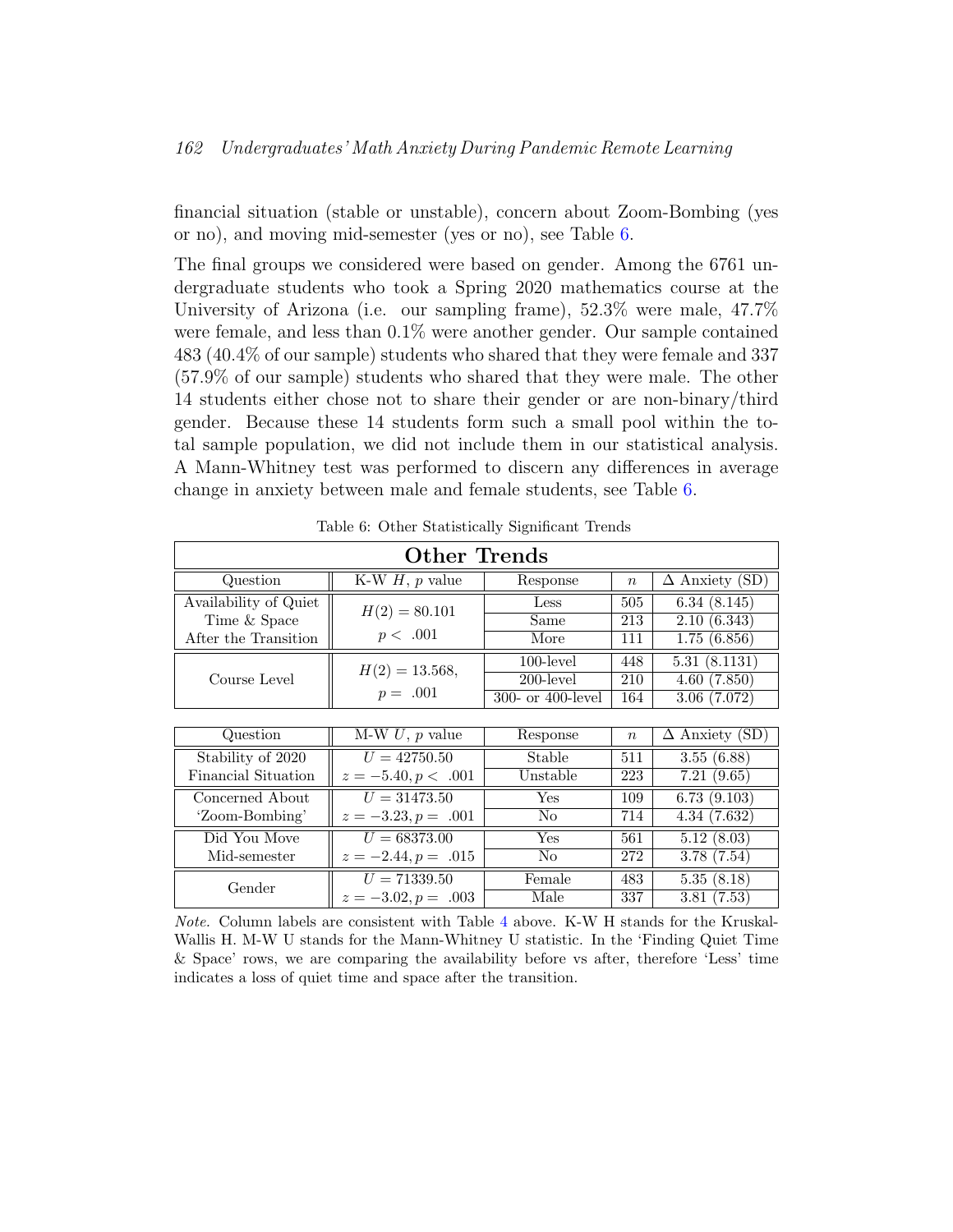#### Data that were not statistically significant

For the sake of completeness, in this subsection we briefly share other questions that yielded no results. There were 86 participants that reported they had experience with an online college math class, ranging from online synchronous or online asynchronous to a hybrid course model, prior to Spring 2020. There was no statistically significant difference between those with online learning experience and those without. Similarly, having an online discussion forum for the class made no statistically significant difference in math anxiety during the transition. (Survey results showed that 364 students had a discussion forum in their math class, while 444 students did not.)

Our data did not show any statistically significant difference in change in anxiety between any one ethnicity/race group and the rest of the respondents (see Table [7](#page-16-0) for these ratios), or between students grouped based on the number of years they had attended the University of Arizona. However, within our particular data set, on average, first year students experienced an increase of 3.12 points greater than students with 4+ years of experience at the university.

| Demographics                              |        |  |  |  |
|-------------------------------------------|--------|--|--|--|
| Ethnicity/Race                            | $\, n$ |  |  |  |
| American Indian or Alaska Native          | 17     |  |  |  |
| Asian                                     | 124    |  |  |  |
| Black or African American                 |        |  |  |  |
| Hispanic or Latinx                        |        |  |  |  |
| International                             | 30     |  |  |  |
| Native Hawaiian or Other Pacific Islander |        |  |  |  |
| White                                     | 533    |  |  |  |
| Other                                     |        |  |  |  |

<span id="page-16-0"></span>Table 7: Ethnicity and Race of Survey Respondents

Note. Table [7](#page-16-0) shows the number of respondents that reported each indicated ethnic background. Note that respondents could indicate multiple ethnic/racial backgrounds.

We analyzed the difference in anxiety change between students living within 3 time zones of the university (located in Tucson, AZ) and students who were taking classes at greater than 3 times zones away. We had 51 students report that they fell outside the  $\pm 3$  time zones while 443 reported that they were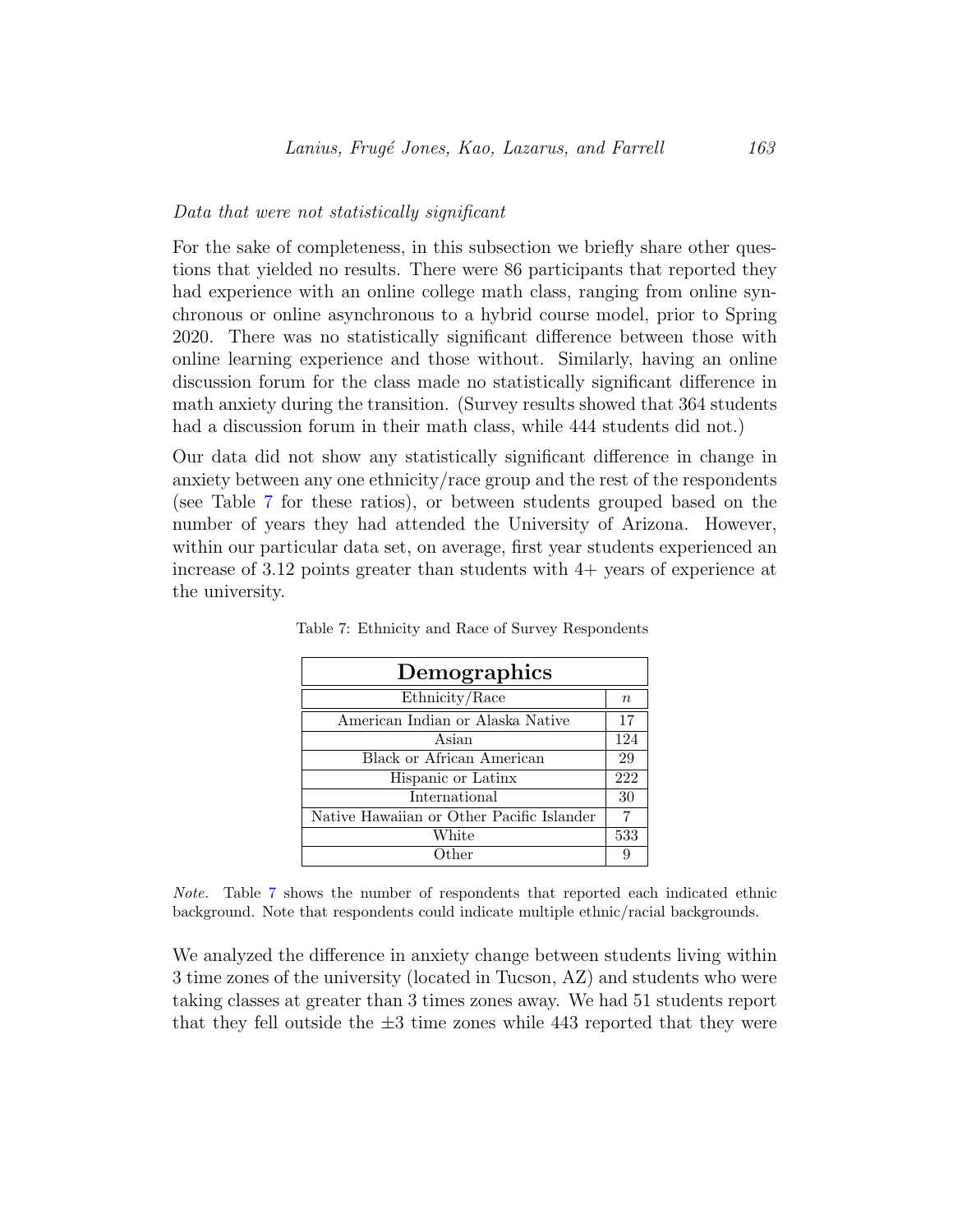within this range. We found no statistically significant difference in change in anxiety between these two groups.

## Students' Impressions of the Transition

The final trend we considered is likely an example of the old statistics adage correlation does not imply causation, however it is worth mentioning because it provides a snapshot of how students felt. We asked students if they agree with the statement "my transition to remote learning went as well as it could have, based on the COVID-19 emergency". A Kruskal-Wallis test was performed to detect differences in anxiety change between those who somewhat or strongly disagreed with this statement, neither agreed or disagreed, and those who somewhat or strongly agreed, see Table [8.](#page-17-1)

<span id="page-17-1"></span>

| rable 8: Students Impression of the Transition |                     |                     |                  |                            |
|------------------------------------------------|---------------------|---------------------|------------------|----------------------------|
| Impressions                                    |                     |                     |                  |                            |
| Question                                       | K-W $H$ , $p$ value | Response            | $\boldsymbol{n}$ | $\Delta$ Anxiety (SD)      |
| Transition went<br>as well as                  | $H(2) = 150.635$    | Disagree<br>Neutral | 252<br>80        | 9.65(8.594)<br>5.63(7.254) |
| possible                                       | p < .001            | Agree               | 501              | 2.05(6.241)                |

Table 8: Students' Impression of the Transition

Note. Column labels in Table [8](#page-17-1) are consistent with Table [4](#page-13-0) above.

<span id="page-17-0"></span>On average students who disagreed experienced a 7.593 point greater change in their anxiety over students who agreed.

## 5. Discussion

## Technology

We had relatively few respondents report that they had rare access to the internet or to a computer, see Table [4.](#page-13-0) However, we can see that these few individuals experienced a much greater increase in anxiety than their counterparts who had reliable access to the needed technology and resources. Further, the ability to attend class does not completely assuage mathematics anxiety; quality of technology is instrumental in learning. Overall, Table [4](#page-13-0) shows the great importance of campus technology services that provide students regular access to quality technology, such as laptop rentals, in reducing mathematics anxiety during an emergency remote class. Note that limited access to a webcam was less of an indicator of increased anxiety for students. One possible explanation is that at no point was a student required to be on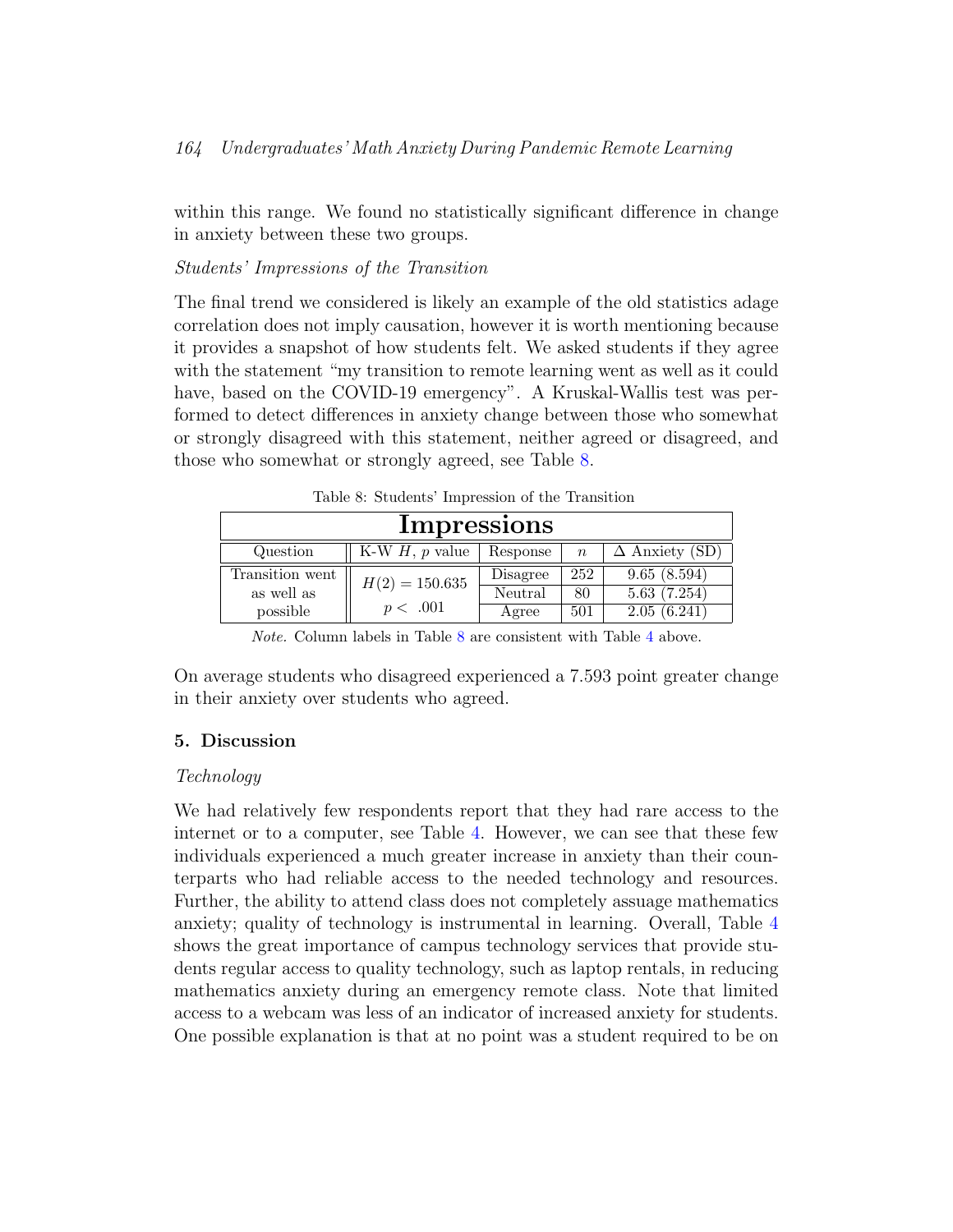camera in the Spring 2020 semester. Exams typically required students to have a webcam, but students without webcams were not penalized as long as they informed their instructor.

While American Indian or Alaska Native students only comprised  $\sim 2\%$  of our overall response pool, these students made up  $\sim 17\%$  of the students who rarely had access to the internet after the emergency remote transition. When asked how aspects of life outside of school affected their experiences in math class after the transition to remote learning, one student wrote:

"I live on a Native American Reservation. My math instructor showed no understandment [sic] at all. Where I live we have curfew from 8 PM to 5 AM and 57 hour lockdowns. Which GREATLY limited my access to my education."

Some native students had to move out of the University of Arizona dorms and return to their tribal land during the transition. We do want to acknowledge that the University of Arizona, as a land-grant institution, prioritized educational access for Arizona communities. In response to the transition in the Spring 2020 semester, University of Arizona provided remote wireless hotspots across the state of Arizona that could be accessed by driving up and using the wireless from inside a vehicle. There were 15 hotspot locations outside of Tucson, including some in Navajo Nation and San Carlos Apache Indian Reservation.

Finally, it is important to address all technology access problems, not just a single concern. Two of the five students who reported rarely having access to a computer also reported rarely having access to the internet. Such a student may not experience any less anxiety if only one of these two challenges was fixed. With this in mind, we should, at minimum, strive for counteracting both of these anxiety increasing items. Considering access to quality computers and internet connections together, even improving from rare access to about half the time access, can yield substantial decrease in math anxiety.

#### Communication

Communication, or lack thereof, also played a significant role in how much a student's anxiety changed during the transition to remote learning. In surveying the students, we made a key distinction between whether an instructor was available, even if a student did not take advantage of that availability,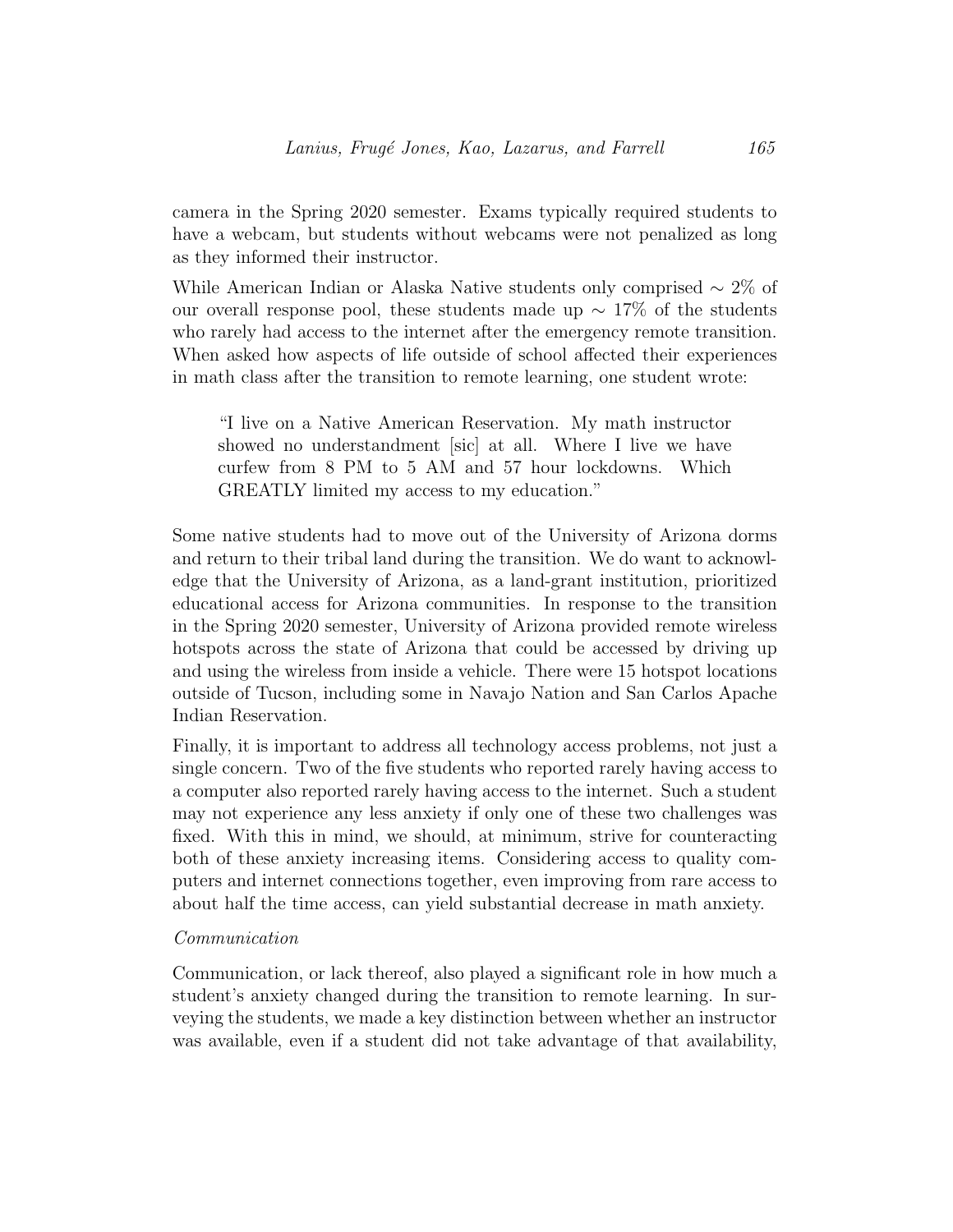## 166 Undergraduates' Math Anxiety During Pandemic Remote Learning

and whether a student felt comfortable approaching the instructor. We found an increase in anxiety of 7.759 points in students who reported that they did not have good access to their instructors compared to those that said they did. Thus, the availability of the instructor to answer questions, either during or outside of class, played a significant role in how students perceived their anxiety. To compound with the availability of the instructor, we found an increase of 8.025 points in students who did not feel comfortable approaching their instructor over those that did feel comfortable interacting with the instructor.

While we wish there were a quick and easy fix to establishing open lines of communication, each teacher needs to find what works for their teaching style within their classroom. For example, our results showed that simply having a class discussion board was insufficient to improve student anxiety outcomes. The advice we would give teachers comes from previous work in the area of anxiety reduction. Since negative experiences in math classrooms have been linked to the origins of math anxiety, teachers should be careful to avoid hostility towards or embarrassing any student experiencing mathematical difficulties. In addition to monitoring their own responses, teachers should not allow students to engage in this behavior either [\[24\]](#page-24-4). In fact, it is vital that teachers support students by making them feel comfortable and encouraging them to ask for help whenever they need it [\[2\]](#page-21-0). This is reinforced by our study, as comfort level communicating with instructor is shown to have a significant impact on math anxiety.

Furthermore, our results showed the importance of quality feedback for students. When considering assessment, teachers can help in preventing student frustration by establishing clear, progressive, and feasible goals. Teachers should highlight the importance of mathematics, provide positive feedback where appropriate, and minimize the importance of errors [\[24\]](#page-24-4). All the while, teachers should encourage students to embrace the idea that working hard on math is the only way to succeed, especially since hard work does not depend on any special mathematical gifts.

#### Gender

The extent to which gender is related to math anxiety has been widely studied with varying results. However, the majority of studies find that there is a gender difference, with women reporting higher levels of anxiety than men  $\left[1, 7, 8, 10, 11, 20\right]$  $\left[1, 7, 8, 10, 11, 20\right]$  $\left[1, 7, 8, 10, 11, 20\right]$  $\left[1, 7, 8, 10, 11, 20\right]$  $\left[1, 7, 8, 10, 11, 20\right]$  $\left[1, 7, 8, 10, 11, 20\right]$  $\left[1, 7, 8, 10, 11, 20\right]$  $\left[1, 7, 8, 10, 11, 20\right]$  $\left[1, 7, 8, 10, 11, 20\right]$  $\left[1, 7, 8, 10, 11, 20\right]$  $\left[1, 7, 8, 10, 11, 20\right]$ . There is strong evidence which suggests that the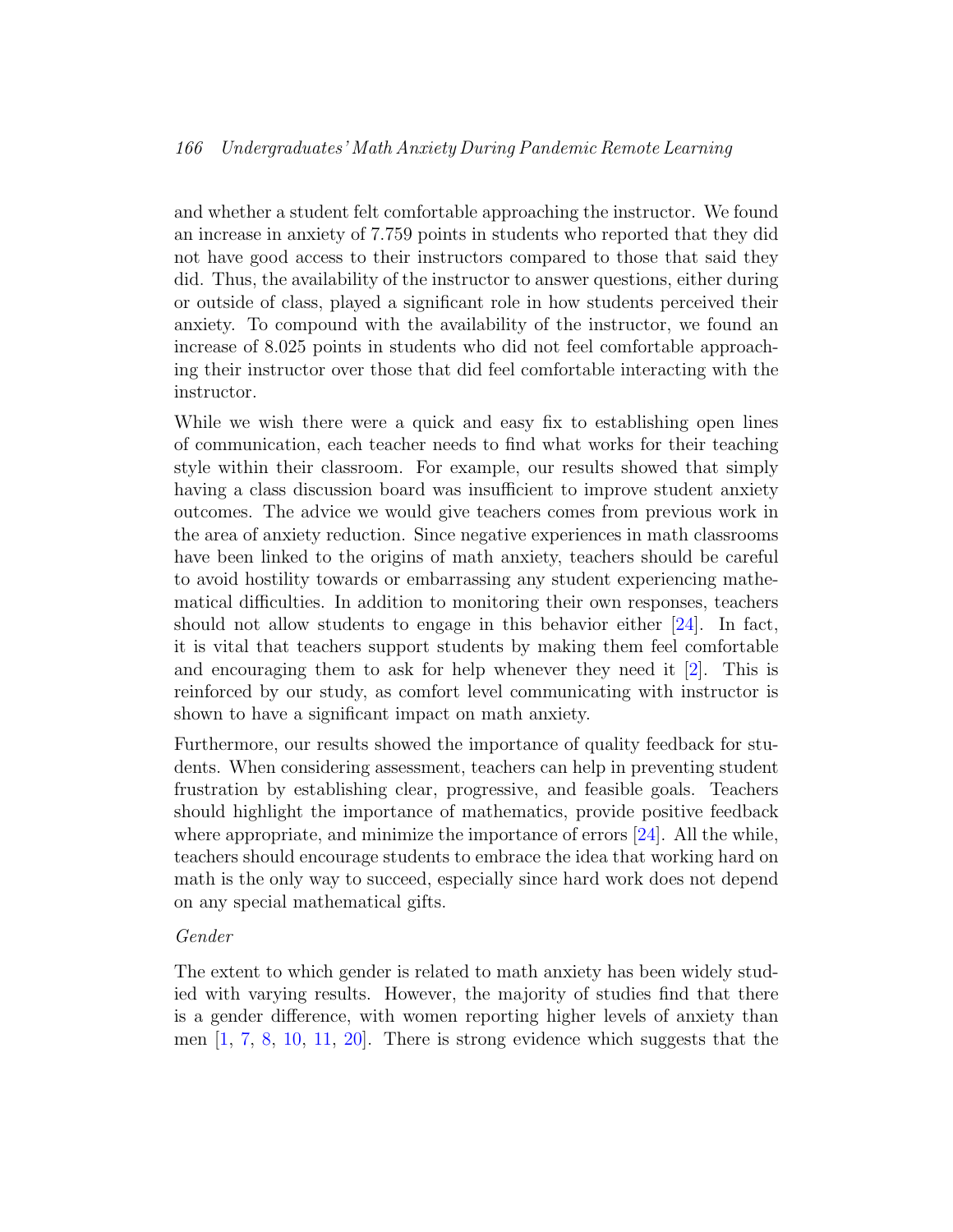AMAS is invariant across gender [\[27\]](#page-24-1), so we must look deeper. It is theorized that gender differences in math anxiety are a consequence of socialization [\[4\]](#page-22-8). While findings such as ours may be representative of an actual gender difference, these findings may be more a function of societal factors that increase the willingness of female students to self-report anxiety symptoms. This relationship merits further study as evidence suggests that female students are more prone to avoid not only mathematics courses but also careers that requires mathematical skills [\[12\]](#page-23-2).

#### Limitations

When considering these results, we should bear in mind some potential limitations in survey format as well as specific question structure. In terms of the survey instrument, several features might be improved in a future study. We asked students for retroactive self-assessments, which, by their nature, are less reliable than a current self-assessment. We note, however, that our pretransition results align well with similar universities, as seen in Table [2.](#page-10-1) This leads us to believe that any potential discrepancies between reality and the retroactive self-assessment are minimal, if they exist. Further, our survey also asked students to only consider a single mathematics course they took over Spring 2020, without identifying the course itself. This choice was made to ensure the confidentiality of respondents, but the omission of course number did cause a lack of finer details concerning students' individual experiences in multiple courses.

Finally, the survey submission format is also worth re-examining for future studies. Survey questions were only available online (via an emailed link), which naturally creates bias against obtaining responses for individuals who had low access and/or low quality technology tools, such as an internet connection. Moreover, the survey was available in English only, and hence we may have fewer responses from individuals due to language barriers or disabilities. Thus, while our high impact results in said areas have very few respondents, this may not be an accurate representation of the true number of students who encountered these problems. Therefore, it is important to take this issue seriously even though these results may indicate that the problem only applies to an extreme minority.

#### Future Research

The following directions merit further exploration.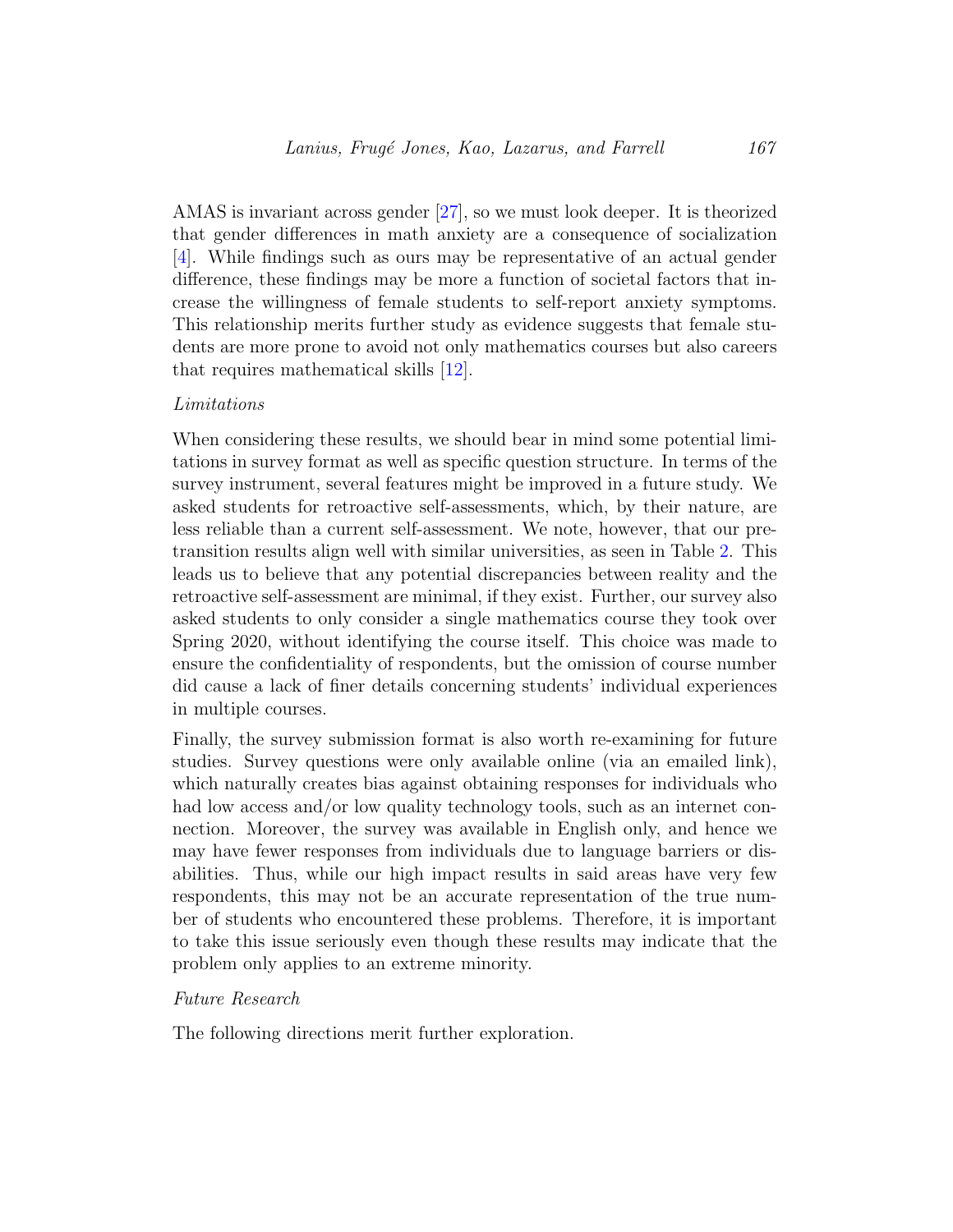- Explore the extra challenges posed by disabilities, such as disabilities with language processing and hearing or visual impairment, in the emergency remote learning environment. In an emergency, many of the once readily available disability resources are no longer available to students. Additionally, new unanticipated challenges may arise.
- Examine the role of language barriers in remote learning outcomes for students.
- There is a potential for online education to decrease math anxiety for some students. What aspects of the online environment can alleviate anxiety? What students benefit from the online environment?
- Because access to technology was so vital during the emergency transition, we should explore the utilization and effectiveness of short-term technology rentals as well as community internet hot spots.

## <span id="page-21-1"></span>6. Conclusion

Localized emergency remote learning will continue to be a likely possibility due to natural disasters or public health emergencies. Nonetheless, our survey data from the mid-semester transition of the COVID-19 pandemic shows that students are resilient. The majority of students indicated that the transition to remote learning went as well as it could have, based on the COVID-19 emergency. Moving mid-semester or facing instability in finances had some impact, but the data shows that factors with greatest impact are immediately actionable. Factors that directly impacted a student's learning experience with a high impact on changes in math anxiety include communication with the instructor as well as technology quality and access. Giving extra support to students in these two areas may result in the greatest reductions in math anxiety. Ultimately, understanding the effects of current policy can help academia better serve students in future emergencies.

## References

- <span id="page-21-2"></span>[1] Andrews, Amanda, and Jennifer Brown, "The effects of math anxiety," Education, Volume 135 Number 3 (2015), pages 362–370.
- <span id="page-21-0"></span>[2] Ashcraft, Mark H., and Alex M. Moore, "Mathematics anxiety and the affective drop in performance," Journal of Psychoeducational Assessment, Volume 27 Number 3, (2009), pages 197-205.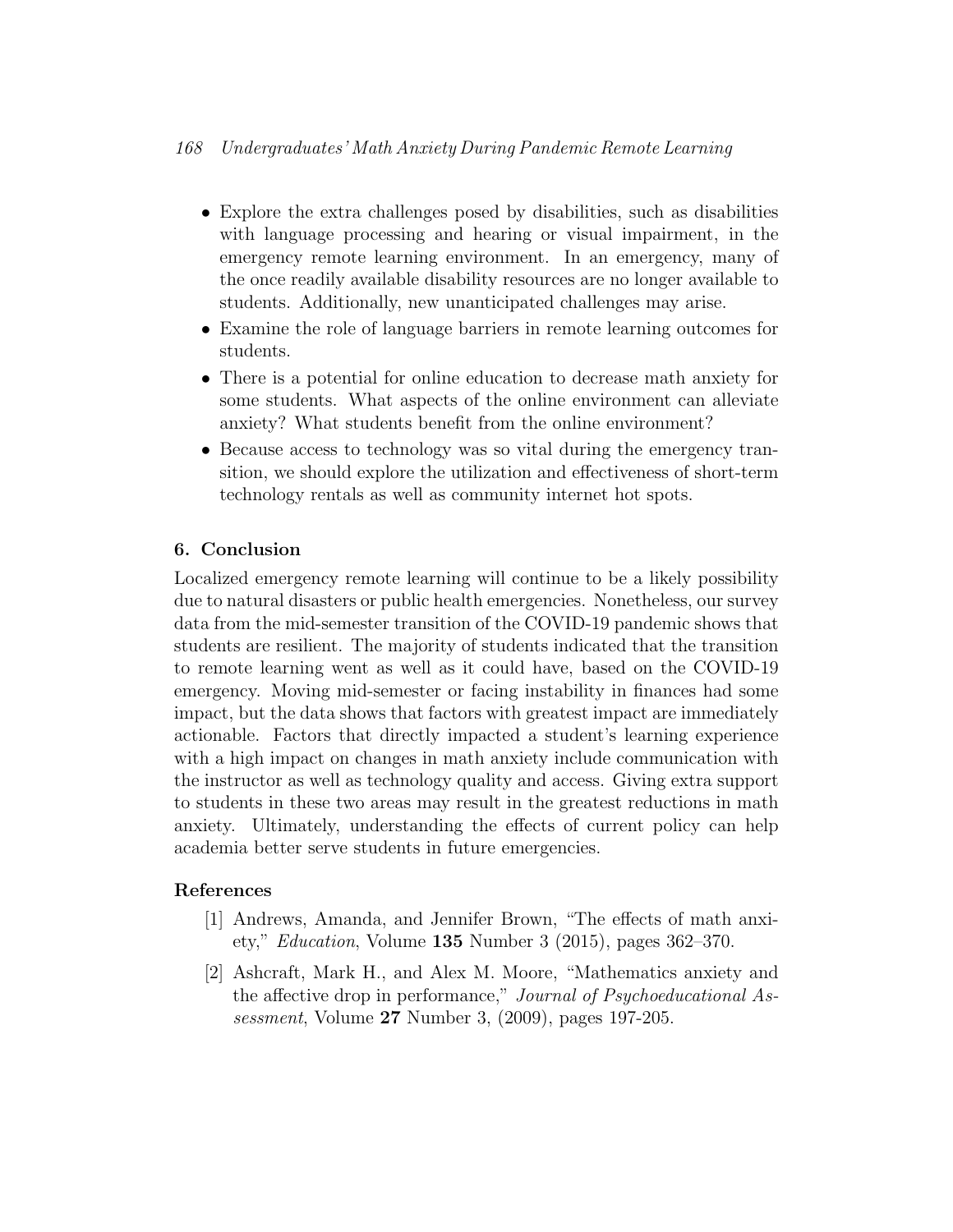- <span id="page-22-0"></span>[3] Ashcraft, Mark H., and Kelly S. Ridley, "Math anxiety and its cognitive consequences," In Campbell, J. I. D., editor, Handbook of Mathematical Cognition, chapter 18, pages 315-327. Psychology Press, New York, 2005.
- <span id="page-22-8"></span>[4] Betz, Nancy E., "Prevalence, distribution, and correlates of math anxiety in college students," Journal of Counseling Psychology, Volume 25 Number 5 (1978), pages 441–448.
- <span id="page-22-3"></span>[5] Brathwaite, Jessica R., Margaret P. Fay, and Adnan Moussa. (2020). Improving developmental and college-level mathematics: Prominent reforms and the need to address equity. Community College Research Center, Teachers College, Columbia University Working Paper No. 124.
- <span id="page-22-4"></span>[6] Brown, Jennifer, Myriam Ortiz-Padilla, and Roberto Soto-Varela, "Does mathematical anxiety differ cross-culturally?" Journal of New Approaches in Educational Research, Volume 9 Number 1 (2020), pages 126-136.
- <span id="page-22-5"></span>[7] Else-Quest, Nicole M., Janet Shibley Hyde, and Marcia C. Linn, "Cross-national patterns of gender differences in mathematics: a meta-analysis," Psychological Bulletin, Volume 136 Number 1 (2010), pages 103–127.
- <span id="page-22-6"></span>[8] Ferguson, Amanda M., Erin A. Maloney, Jonathan Fugelsang, and Evan F. Risko, "On the relation between math and spatial ability: The case of math anxiety," Learning and Individual Differences, Volume 39, (2015), pages 1–12.
- <span id="page-22-1"></span>[9] Foley, Alana E., Julianne B. Herts, Francesca Borgonovi, Sonia Guerriero, Susan C. Levine, and Sian L. Beilock, "The math anxietyperformance link: A global phenomenon," Current Directions in Psychological Science, Volume 26 Number 1 (2017), pages 52–58.
- <span id="page-22-7"></span>[10] Goetz, Thomas, Madeleine Bieg, Oliver Ludtke, Reinhard Pekrun, and Nathan C. Hall, "Do girls really experience more anxiety in mathematics?" *Psychological Science*, Volume 24 Number 10 (2013), pages 2079–2087.
- <span id="page-22-2"></span>[11] Hembree, Ray, "The nature, effects, and relief of mathematics anxiety," Journal for Research in Mathematics Education, Volume 21 Number 1 (1990), pages 33–46.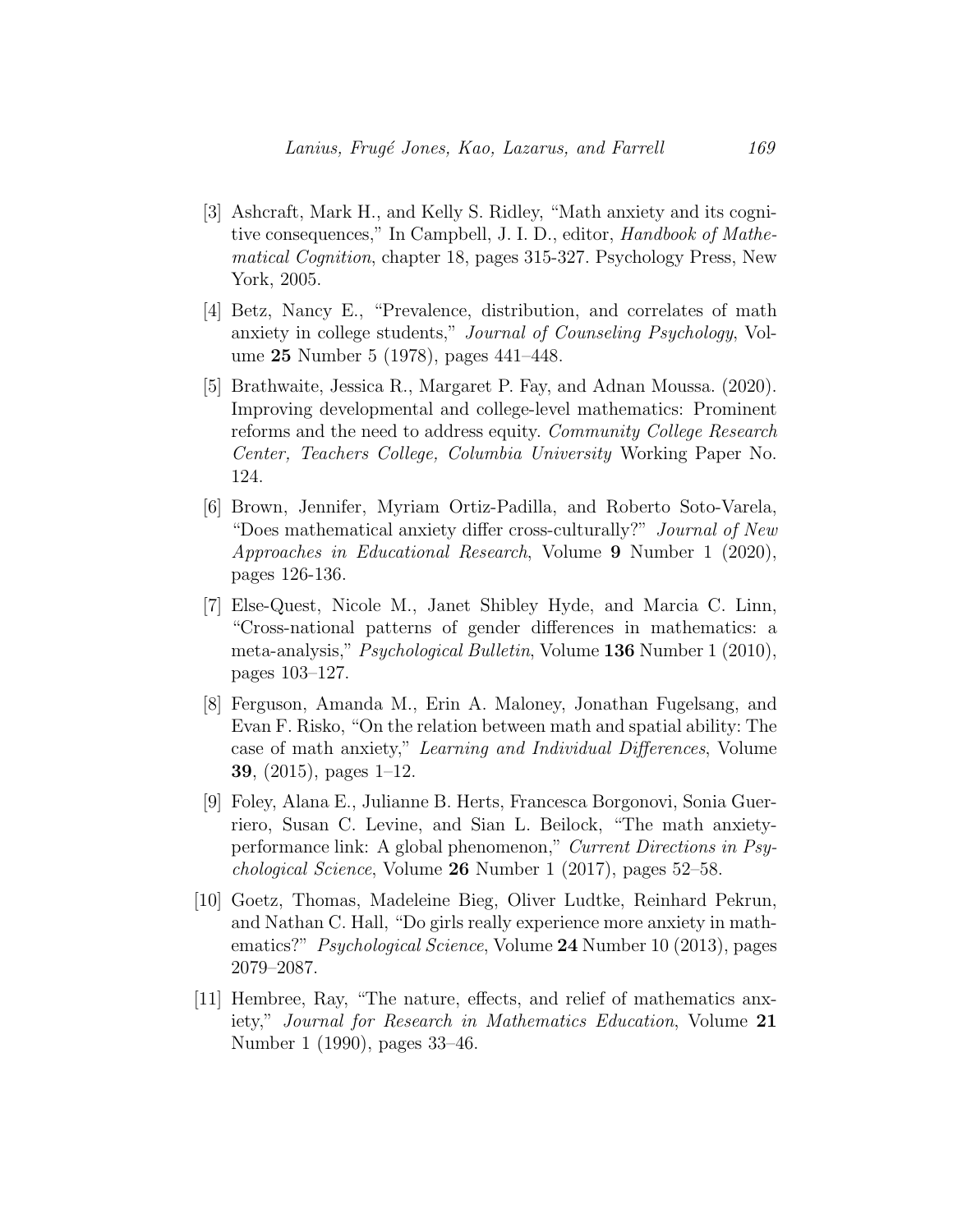- <span id="page-23-2"></span>[12] Hopko, Derek R., Rajan Mahadevan, Robert L. Bare, and Melissa K. Hunt, "The abbreviated math anxiety scale (AMAS) construction, validity, and reliability," Assessment, Volume 10 Number 2 (2003), pages 178–182.
- <span id="page-23-4"></span>[13] Hopko, Derek R., Julie A. Crittendon, Erick Grant, and Sarah A. Wilson, "The impact of anxiety on performance IQ," Anxiety, Stress  $\mathscr{\mathscr{C}}$  Coping, Volume 18 Number 1 (2005), pages 17–35.
- <span id="page-23-5"></span>[14] Hopko, Derek R., Melissa K. Hunt, and Maria EA Armento, "Attentional task aptitude and performance anxiety," International Journal of Stress Management, Volume 12 Number 4 (2005), pages 389–408.
- <span id="page-23-6"></span>[15] Isiksal, Mine, Joanne M. Curran, Yusuf Koc, and Cengiz S. Askun, "Mathematics anxiety and mathematical self-concept: Considerations in preparing elementary-school teachers," Social Behavior and Personality: An International Journal, Volume 37 Number 5 (2009), pages 631–643.
- <span id="page-23-3"></span>[16] Kimber, Charles T. The effect of training in self-regulated learning on math anxiety and achievement among preservice elementary teachers in a freshman course in mathematics concepts. [Dissertation]. Temple University, 2009.
- <span id="page-23-1"></span>[17] Lake, Vickie E., and Loreen Kelly, "Female preservice teachers and mathematics: Anxiety, beliefs, and stereotypes," Journal of Early Childhood Teacher Education, Volume 35 Number 3 (2014), pages 262–275.
- <span id="page-23-0"></span>[18] Lin, Yang, James M. Durbin, and Andrew S. Rancer, "Perceived instructor argumentativeness, verbal aggressiveness, and classroom communication climate in relation to student state motivation and math anxiety," Communication Education, Volume 66 Number 3 (2017), pages 330–349.
- <span id="page-23-7"></span>[19] Maloney, Erin A., Stephanie Waechter, Evan F. Risko, and Jonathan A. Fugelsang, "Reducing the sex difference in math anxiety: The role of spatial processing ability," Learning and Individual Differences, Volume 22 Number 3 (2012), pages 380–384.
- <span id="page-23-8"></span>[20] Miller, Heather, and Jacqueline Bichsel, "Anxiety, working memory, gender, and math performance," Personality and Individual Differences, Volume 37 Number 3 (2004), pages 591–606.